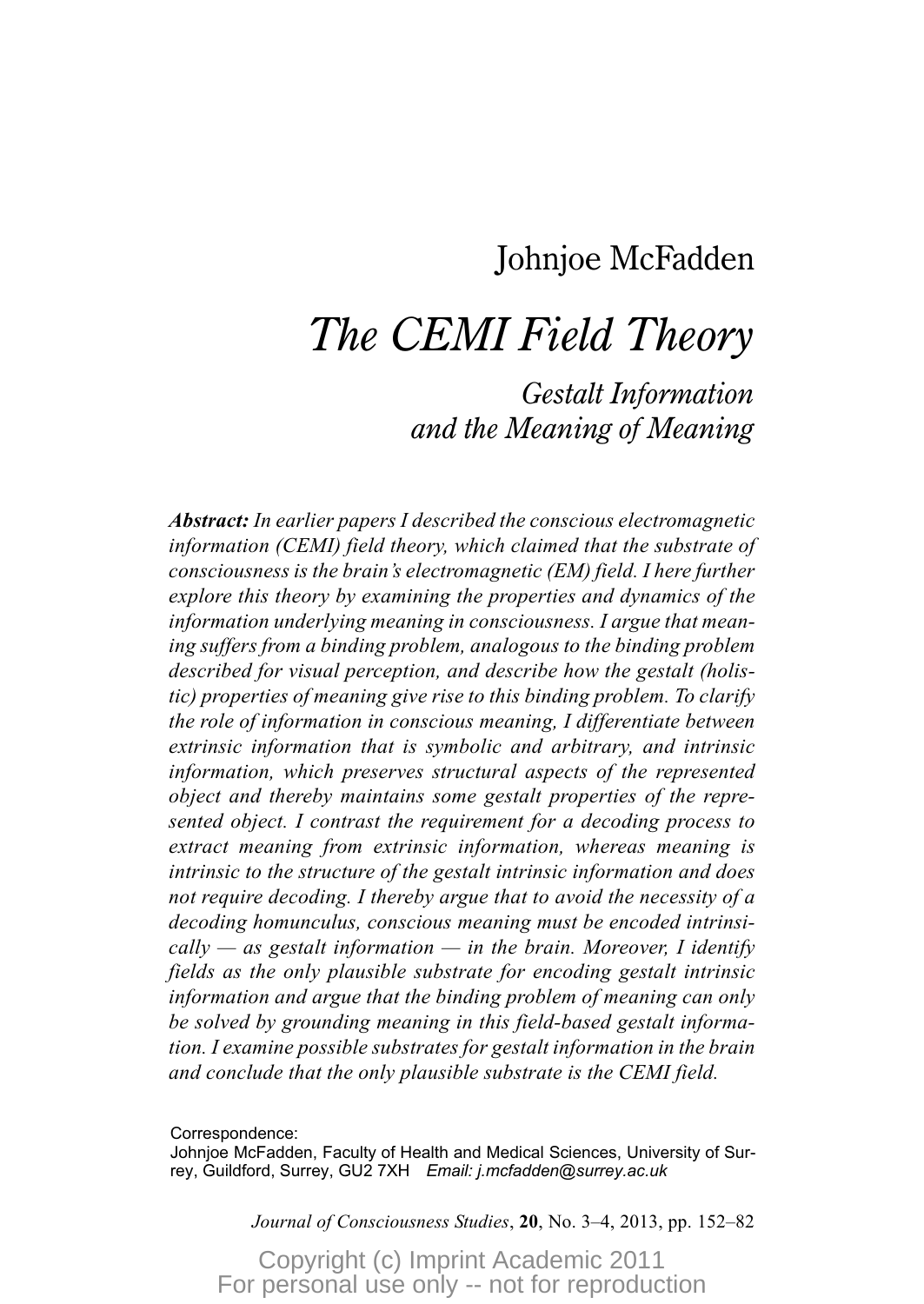#### **Introduction**

Consciousness is notoriously difficult to define, but awareness of information<sup>1</sup> (either about the outside world or the self) is certainly associated with most, if not all, conscious states. It follows that the substrate of consciousness must be capable of encoding information. David Chalmers has proposed that version of dual aspect theory in which information has two aspects, a physical one and awareness. Awareness then becomes a property of information in much the same way as mass is a property of matter or frequency is a property of a field (Chalmers, 1995). In earlier papers, I outlined the CEMI field theory (McFadden, 2002a,b; 2006; 2013), which similarly claims that consciousness is a property of the information, in this case, the information encoded by the brain's electromagnetic (EM) field that is downloaded (through various neural pathways, including those involving memory) into motor actions such as speech. Equating consciousness with information (including information encoded in EM fields) has many problematic implications, including pansychism, since information (either matter- or field-encoded) is not limited to human brains or even living matter but is potentially found everywhere in the universe wherever correlations between physical systems exist. Indeed, it has been claimed that information is the fundamental property of the universe that underpins the physical reality of both matter and energy (*it from bit*, as John Wheeler. 1990, claimed). Equating consciousness with information can therefore have the undesirable consequence of failing to account for the phenomenon at all — if consciousness is everywhere then its existence in human brains is no longer problematic; the problem instead becomes one of understanding why objects other than the human brain fail to exhibit the characteristics we would expect for conscious entities. A more fruitful approach is to equate consciousness with information that exists only in certain dynamic states. This can be compared with life, which is a property of matter, but only in certain dynamic states. Life may be made of matter but not all matter is alive. Similarly, consciousness may be made of information, but not all information is conscious. The problem then becomes one of understanding the dynamic features of information that give rise to the property of consciousness. Neural identity theory (Feigl,

<sup>[1]</sup> Information is also a notoriously difficult concept to define. I here use the Shannon concept of information as that part of a message that is transmitted between a sender and receiver. In this sense, information exists whenever there exists a correlation between the degrees of freedom of the message and those of the receiver (Shannon, 1949). For the purpose of this paper the message is considered to be objects in the external world and the receiver is the brain. The concept of information is discussed in more detail in Section B.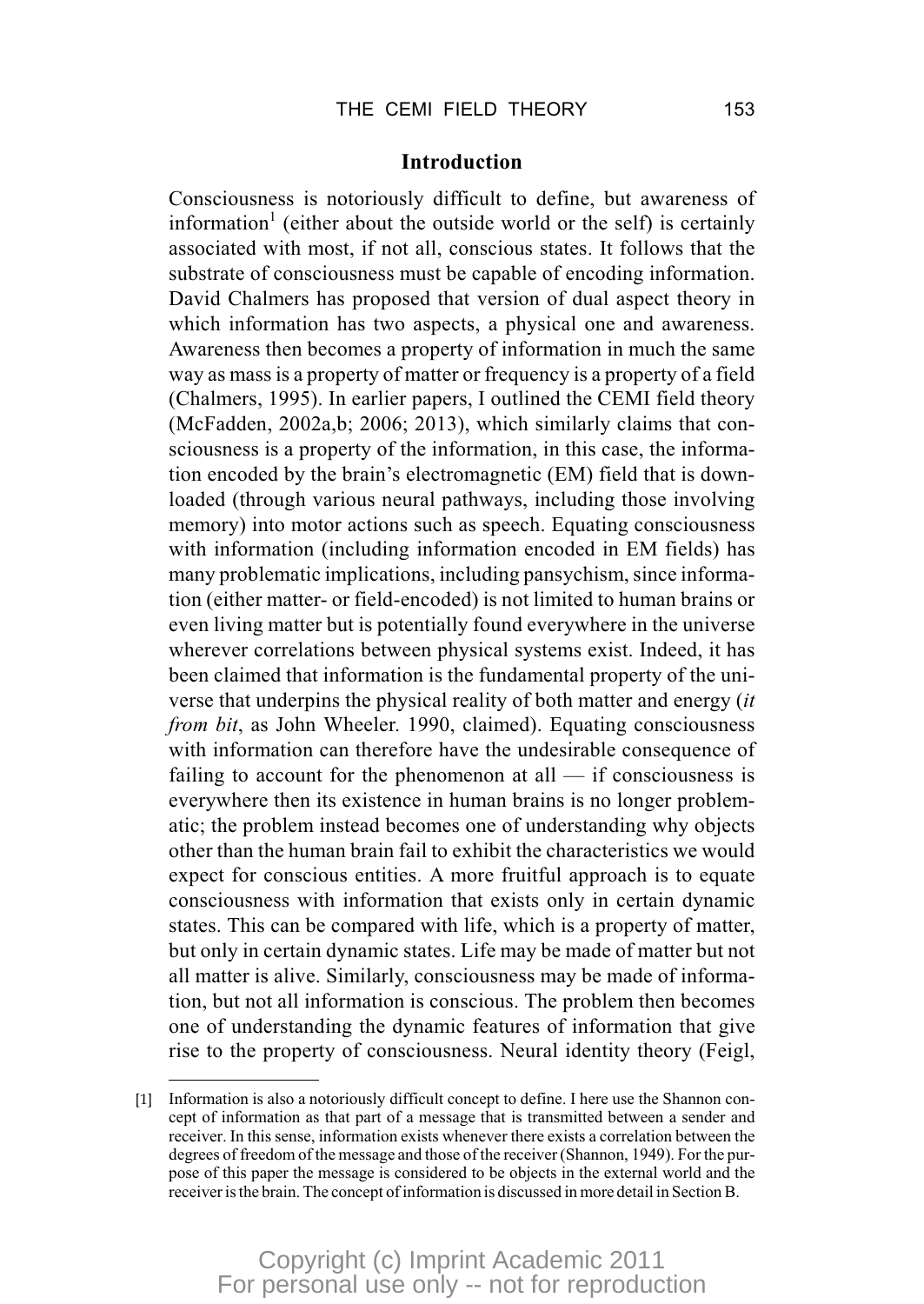1967; Place, 1956) claims that mental states correspond to physical states, so a search for the physical substrate of consciousness amounts to a search for a physical substrate that has the expected informational dynamics for a substrate of consciousness. A productive approach would be to identify the constraints that the properties of consciousness impose on the information dynamics underlying consciousness. In this paper I examine one of these constraints — the requirement that the informational substrate underlying consciousness must be capable of encoding meaningful information — and examine the consequence of this constraint for our understanding of the physical nature of consciousness.

#### **Section A: The Nature of Meaning**

#### *A1. The Binding Problem of Meaning*

Meaning is of course a fundamental problem that has challenged philosophers for more than two millennia. I have no intention here of attempting to resolve any of the deep philosophical issues associated with the concept, but only to tackle what I would call the *binding problem of meaning*.

The binding problem is familiar in consciousness studies but is often framed in terms of perception, particularly visual perception (Crick, 1994; Treisman, 1996). We know that visual information falling on the retina is captured by sensory cells and converted into electrical signals that travel along nerves and are processed (mainly in the visual cortex) to eventually generate an output in terms of a motor action. There is no problem in accounting for the functionality of the system, but there is a problem in accounting for its phenomenology. Whereas the visual information arriving at the retina is immediately dissected, distributed, and then processed along parallel neuronal paths, we do not perceive dissected units of information but whole objects with informational content bound into unified percepts. This is the binding problem (Hardcastle, 1994). In my earlier papers outlining the CEMI field theory I proposed that a solution to the binding problem is to propose that the substrate for the phenomenology of consciousness is the brain's electromagnetic (EM) field which integrates and thereby binds distributed neuronal information. Here I intend to show that the *phenomenology of meaning* — how a conscious being experiences meaning — similarly suffers a binding problem, and its solution is again to be found in the CEMI field theory. I next highlight five properties of meaning that highlight its binding problem.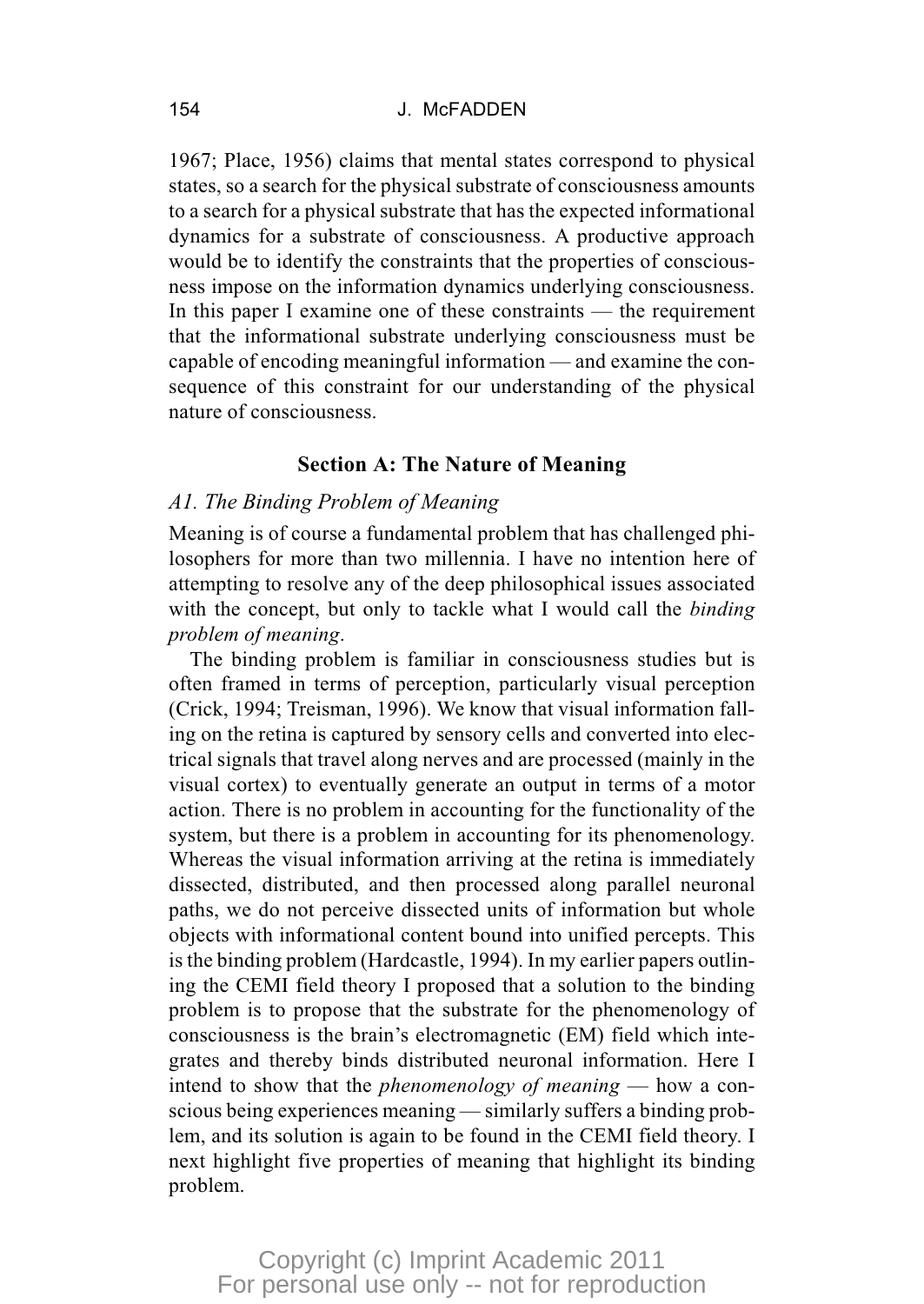**Unity.** The meaning of the concept of an object, such as a chair, is the whole object and cannot be reduced to a collection of its parts. This can be illustrated with reference to Figure 1. The image demonstrates how our percepts tend to be meaningful whole objects, however unlikely, rather than a collection of meaningless lines and shades. Meaning (in this case, the sense of believing that this object is an impossible triangle rather than a collection of lines) has already intervened between sensory input and percept to undermine our experience of the parts (the lines) in favour of perception of meaningful whole objects. Note that the impossible*ness* of the triangle is a property of the whole object, rather than its parts. A key question for consciousness research is: where in the brain is this impossible object represented? We know from neurobiology that different aspects of this object (the lines, the corners, etc.) will have been detected by independent neurons located in widely-separated regions of the brain, and will have been processed along independent neural pathways. Each neuron encodes (in its firing rate) just a tiny fraction of the information in the image and can only *know* at most a few bits of that information at a time. Even if we imagined there was some kind of 'triangle neuron'that fired only in response to complex inputs corresponding to triangular shapes; that neuron would only really *know* its own firing rate; it could not be a plausible substrate for the complex percept of the impossible triangle (including our knowledge that it is impossible).

The problem is that the neural pathways of our brain are adept at dissecting and processing information in order to generate a response (which they do very efficiently); but our conscious mind deals not with meaningless data and disconnected parts but with meaningful (even if impossible) whole objects. The problem is also exemplified in the familiar vase-face illusion where the visual input remains the same but the percept is constantly switching between whole objects already laden with their contrasting meanings. Where in the brain are the percepts corresponding to these meaningful whole objects represented?

The insight that conscious minds deal with meaningful whole objects rather than their meaningless parts goes back to the gestalt psychologists who first studied the holistic properties of perception, not only for visual objects but for all forms of perception. For instance, the gestalt psychologists pointed out that musical notes get their value by being perceived as part of a whole melody, just as a beat gets its value only as part of a whole rhythm. Similarly, words are perceived as holistic percepts, laden with the meaning of the objects they represent, not as a collection of letters or sounds; so that the meaning of structurally similar words (like car and care) is never confused.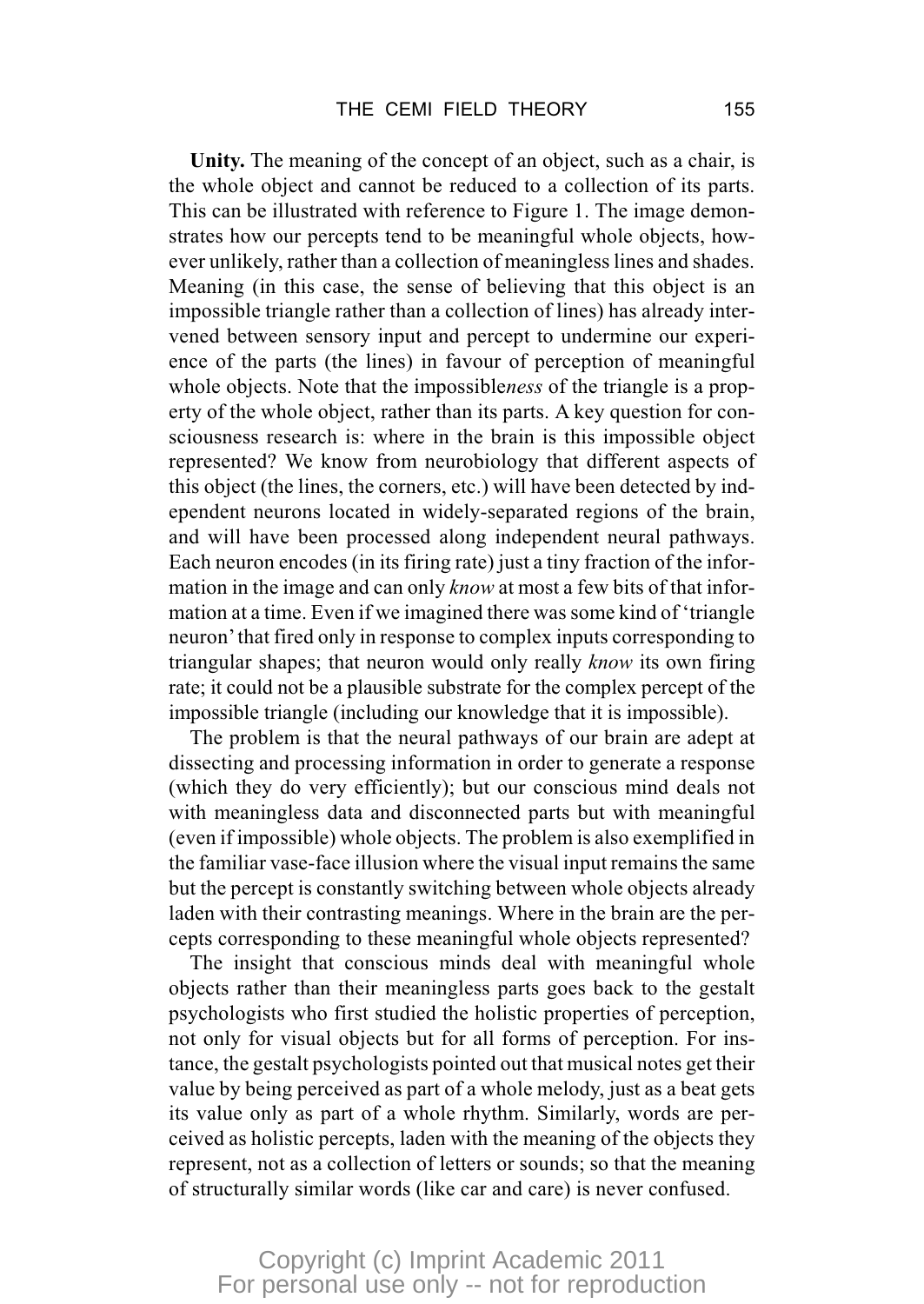

*Figure 1.* The impossible triangle.

**Context dependence.** Meaning depends on context. This is clear in simple sentences such as 'the ink is in the pen' or 'the sheep is in the pen'. The word 'pen' has two completely unrelated meanings, either as a writing implement or an enclosing structure for livestock. Which meaning applies in this particular sentence is clear to any English reader but cannot be derived from the syntax of the sentence. Instead it requires knowledge of the world and in particular the mechanism of writing implements and the structure of sheep enclosures. The meaning of the word 'pen' is therefore not a property of the individual letters that make up the word but of the context of the whole sentence and indeed the larger context of the entire human world. It is only in this larger context that the meaning of the word becomes apparent. Considering these issues, the linguist Anthony Oettinger (1968, p. 239) observed that 'Perhaps… the phenome comes after the fact, namely… it is constructed, if at all, as a consequence of perception not as a step in the process of perception itself'. He goes on to conclude that 'This drives me to the unpopular and perhaps unfruitful notion that maybe there is some kind of Gestalt perception going on… and somehow the meaning of what I am saying comes through to you all of a piece'. How does information in discrete neurons generate holistic meaning?

Meaning can *enter* perceived objects from their context to alter their experiential characteristics. This can be illustrated in the optical illusion in Figure 2 (best seen by quickly turning the next page and turning back after only a moment to note your perception). In this case our perception seems to wrestle with the meaningless set of characters 3ALL and the more meaningful interpretation of the characters as BALL. The meaning of the entire word seems to be primary to our perception of its first letter. As the gestalt psychologists pointed out,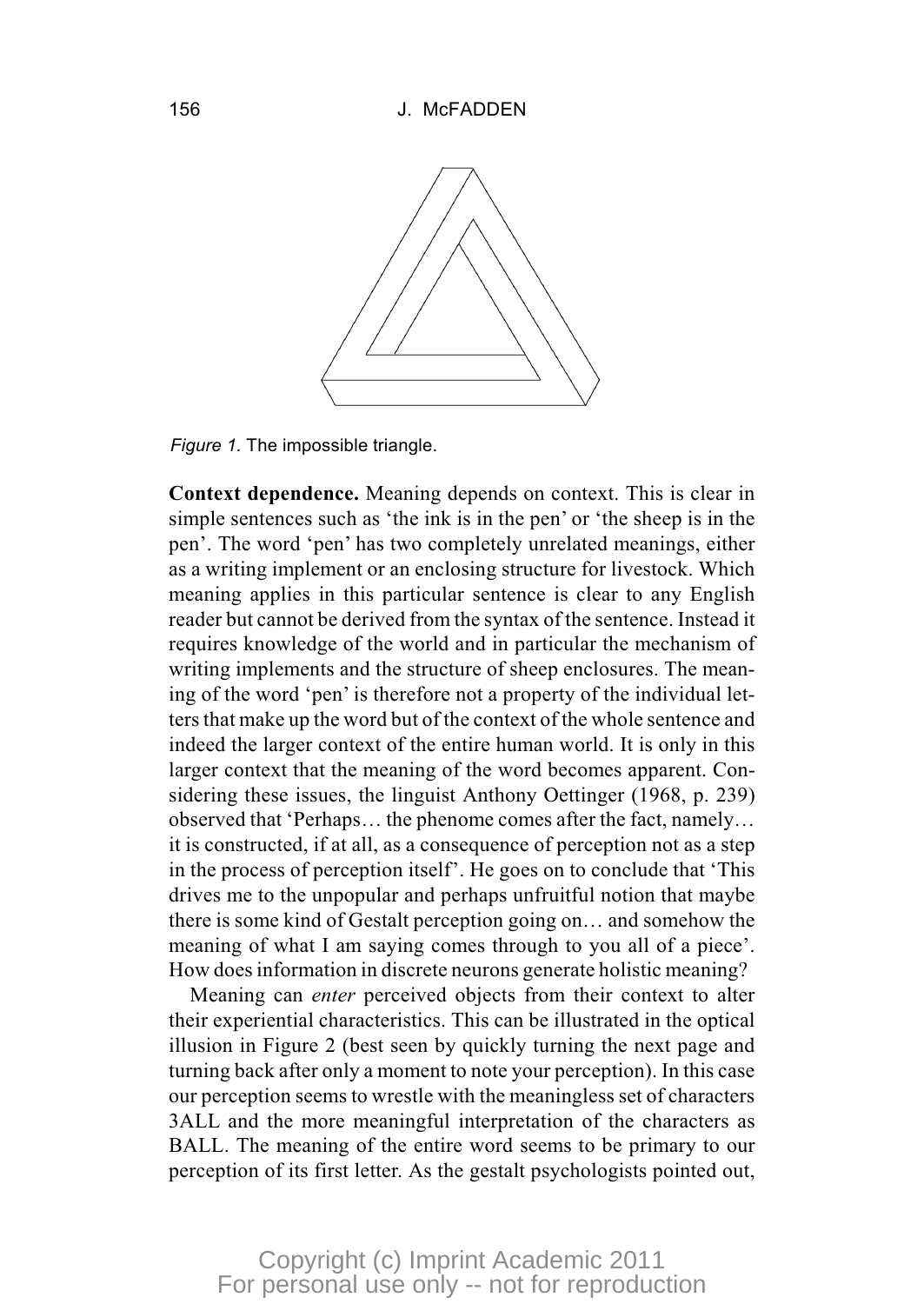we tend to perceive objects with meaning, objects with *good gestalt* (objects with meaning), in preference to meaningless, bitty, or disconnected figures. This is apparent when comparing Figure 2 with Figure 3 where there is no longer any figure with good gestalt to grasp so the number 3 is seen in isolation, rather than as a component of a meaningful word. Note, however, that meaning and percept are not identical. The word 'BALL' may be considered to have the same or a very similar meaning to that of a picture of a ball; but their percepts are clearly very different. The key point is that meaning is inherent in all percepts.

## 3ALL

*Figure 2.* A gestalt illusion.

The primacy of meaning over perception is even more apparent in the condition of synaesthesia. Subject with synaesthesia will often experience letters and numerals as associated with particular colours. For instance, the number 5 may be associated with the colour red whereas the letter S may be associated with an experience of greenness. But then the same character, e.g. the numeral 5, will be experienced as a red number when it is within an appropriate numerical context  $(3 + 2 =$ 5); but as a green letter when it is embedded within a word, such as CON5CIOUSNESS, where it may be mistaken for the letter S (Ramachandran and Hubbard, 2001a,b). Meaning of the entire word or phrase is, in these subjects at least, primary to perception of the component letters.

This primacy of meaning is also apparent in sentences with ambiguous words, such as *pen* in the above sentences, whose precise meaning depends on context. Deciding which meaning is appropriate to either sentence requires what is often termed *common-sense knowledge* knowledge of the human world. But common-sense knowledge is knowledge that, like meaning, depends on context, and any attempt to encode it suffers from the same infinite regress problems that beset any definition of meaning (pen has meaning in terms of types of writing implement, which has meaning in terms of the activity of writing, which has meaning in terms of the purposes of human communication, etc. etc.). Each item of common-sense knowledge conceals a vast tree of information about the human world, but the entire tree appears to be grasped in that flash of understanding in which we comprehend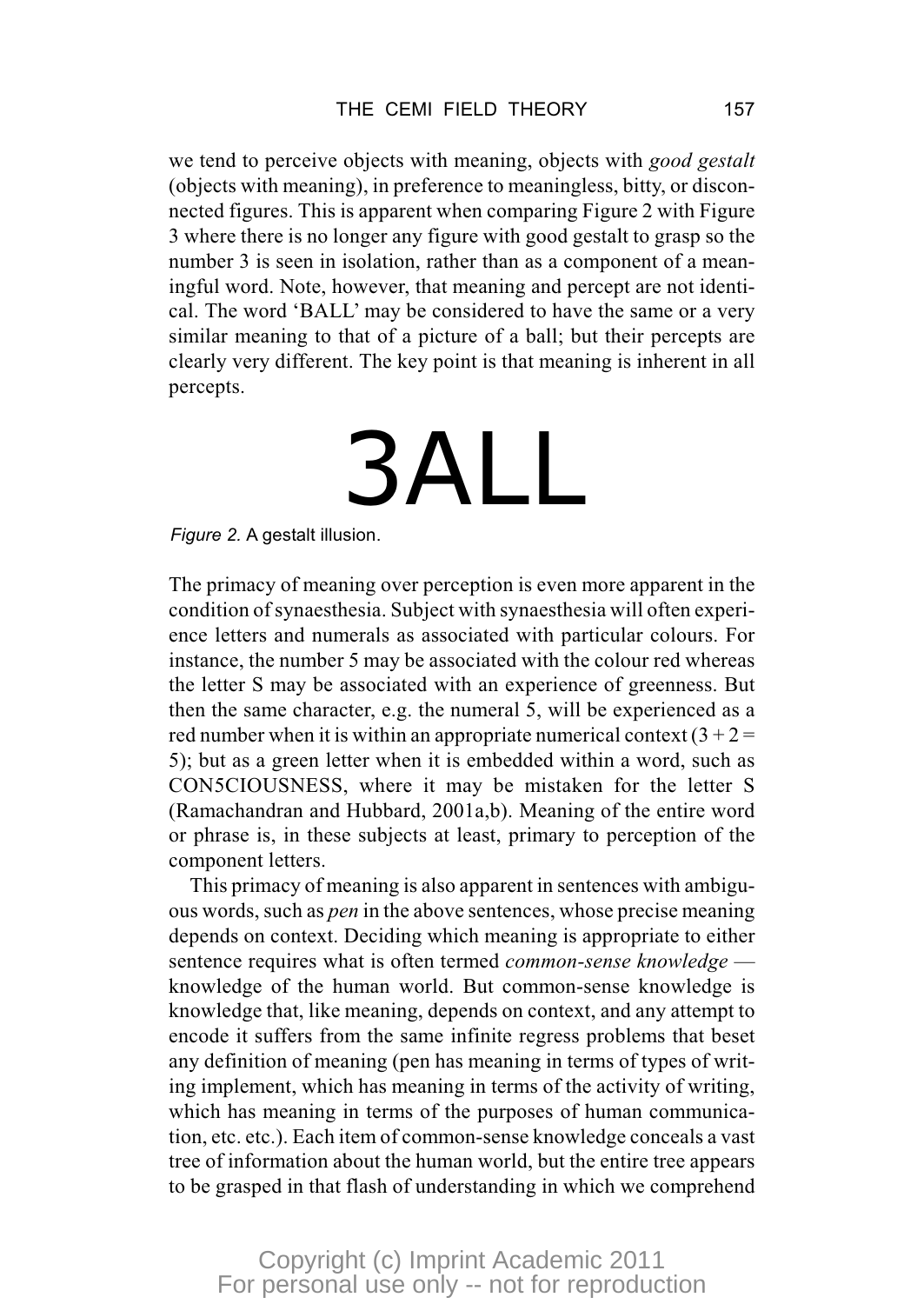#### 158 J. McFADDEN

the word's meaning. Although, in his *Tractatus Logico-Philosophicus* (Wittgenstein, 1922), the early Wittgenstein attempted to deal with this by reducing knowledge to a set of atomic facts about the world ('The world is the totality of facts, not of things'), the later Wittgenstein abandoned this approach, asking 'What lies behind the idea that names really signify simples?… Both Russell's "individuals" and my "objects" were such primary elements. But what are the simple constituents of a chair?… It makes no sense at all to speak of the "simple parts of a chair"' (Wittgenstein, 1972). Just as 'pen' cannot be defined simply, so chair, or the parts of a chair such as the 'leg', yield to no simple definition. Instead the later Wittgenstein claimed that the meaning of a word is embedded in its *use*, which although understood by the user, admits to no simple definition. Thus 'We are unable clearly to circumscribe the concepts of use; not because we don't know their real definition, but because there is no real definition of them' (*ibid.*).

# 3TLL

#### *Figure 3.*

**Compression.** Wittgenstein pointed out that, despite the fact that the use of a word is extended in time, its meaning is grasped in a flash: 'But we understand the meaning of a word when we hear or say it; we grasp it in a flash, and what we grasp in this way is surely something different from the "use" which is extended in time!' (*ibid.*). This compression of complex information into a singular thought that can be grasped in a flash was noted more than a century earlier by Mozart when he described how an entire musical composition may be 'finished in my head though it may be long. Then my mind seizes it as a glance of my eye… It does not come successively, with various parts worked out in detail, as they will later on, but in its entirety…' (Hadamard, 1945).The meaning of words, music, art, or indeed any concept is complex but is grasped in a flash. And just as visual information is dissected and processed along parallel neuronal pathways, so the informational content of a word, a piece of art, or a musical score — with all their associations and meanings — must be encoded by the firing of very many neurons in different regions of the brain. How is all this distributed information bound into a single meaningful percept? That is an aspect of the binding problem of meaning.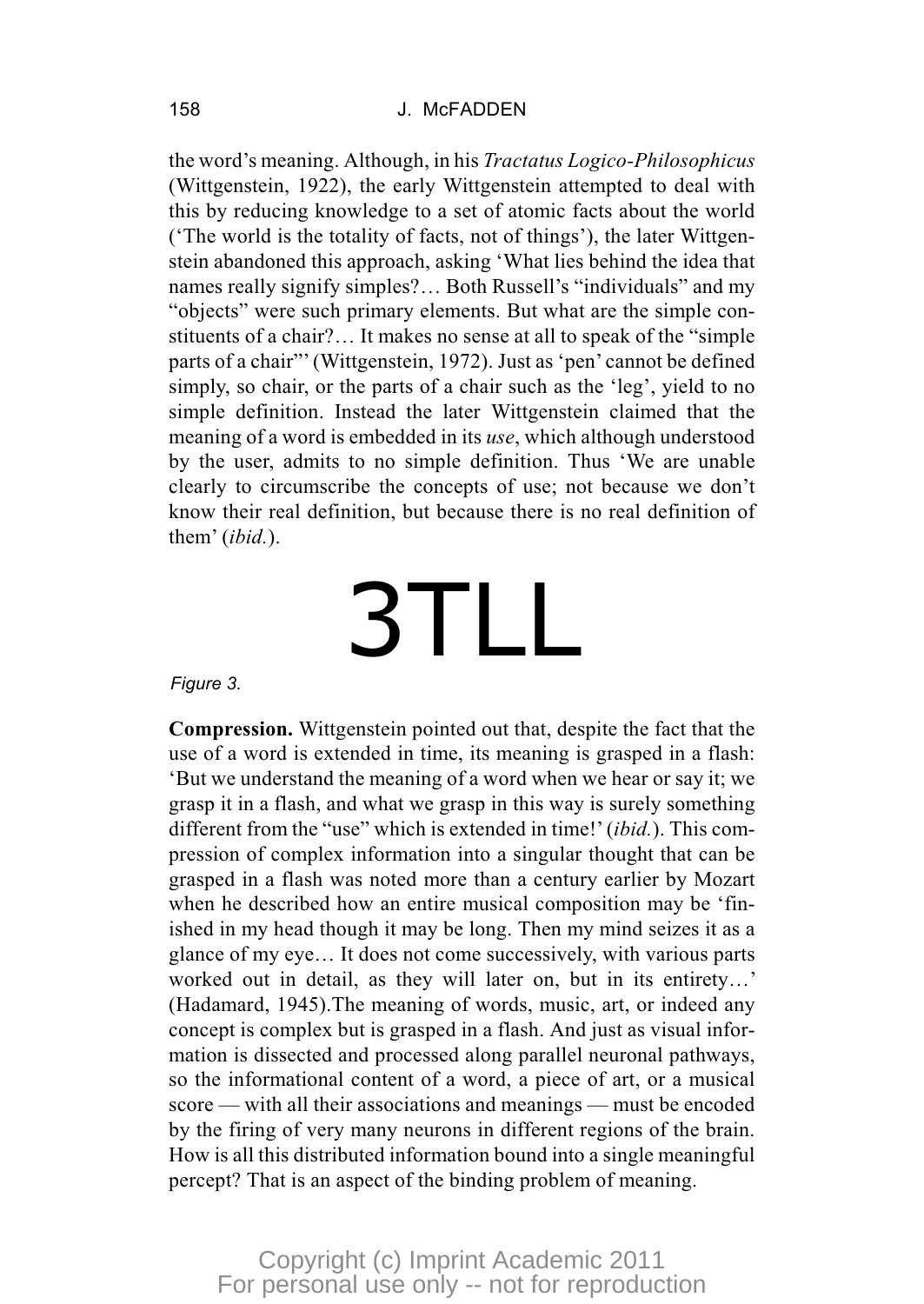**Emergence.** The meaning of a whole cannot be reduced to the meaning of the parts. This is apparent in the meaning of the word 'chair' which, as Wittgenstein argued, is far more than a collection of legs, seat, etc. but encompasses both the form and use of a chair. The properties of a whole cannot thereby be derived (at least not in any simplistic way) from consideration of the properties of the parts. This holistic character is true for perceptual objects, such as the impossible triangle in Figure 1. A triangle has quite different properties from the lines from which the triangle was constructed. Similarly, a musical chord (e.g. C minor) has a quite different perceptual feel than a collection of its individual notes perceived separately (as Ella Fitzgerald sang, 'how strange, the change, from major to minor'); just as the perception of a chair is very different from the perception of a wooden pole (its leg).

**Interdependence.** A feature of interdependence is that modification of one part of an object modifies the entire percept of that object. This can be easily seen in visual illusions, such as the familiar Kanizsa triangle in Figure 4a. In Figure 4b, only a *part* of the triangle is altered but its effect on perception is global.



*Figure 4.* The Kanizsa triangle.

Another characteristic of interdependence is that a change in any part of an holistically perceived object affects all its parts instantaneously. This is apparent when viewing ambiguous objects, such as the familiar vase-face illusion. The entire object is two faces or a vase, never a mixture of the two. A semantic version of the vase-face illusion may be the turning over in our mind the two meanings of the word 'pen'. The word is either a writing implement or a farm enclosure; it is never some mixture of the two options.

These five properties constitute the binding problem of meaning: how is holistic meaning encoded within a neural brain that fragments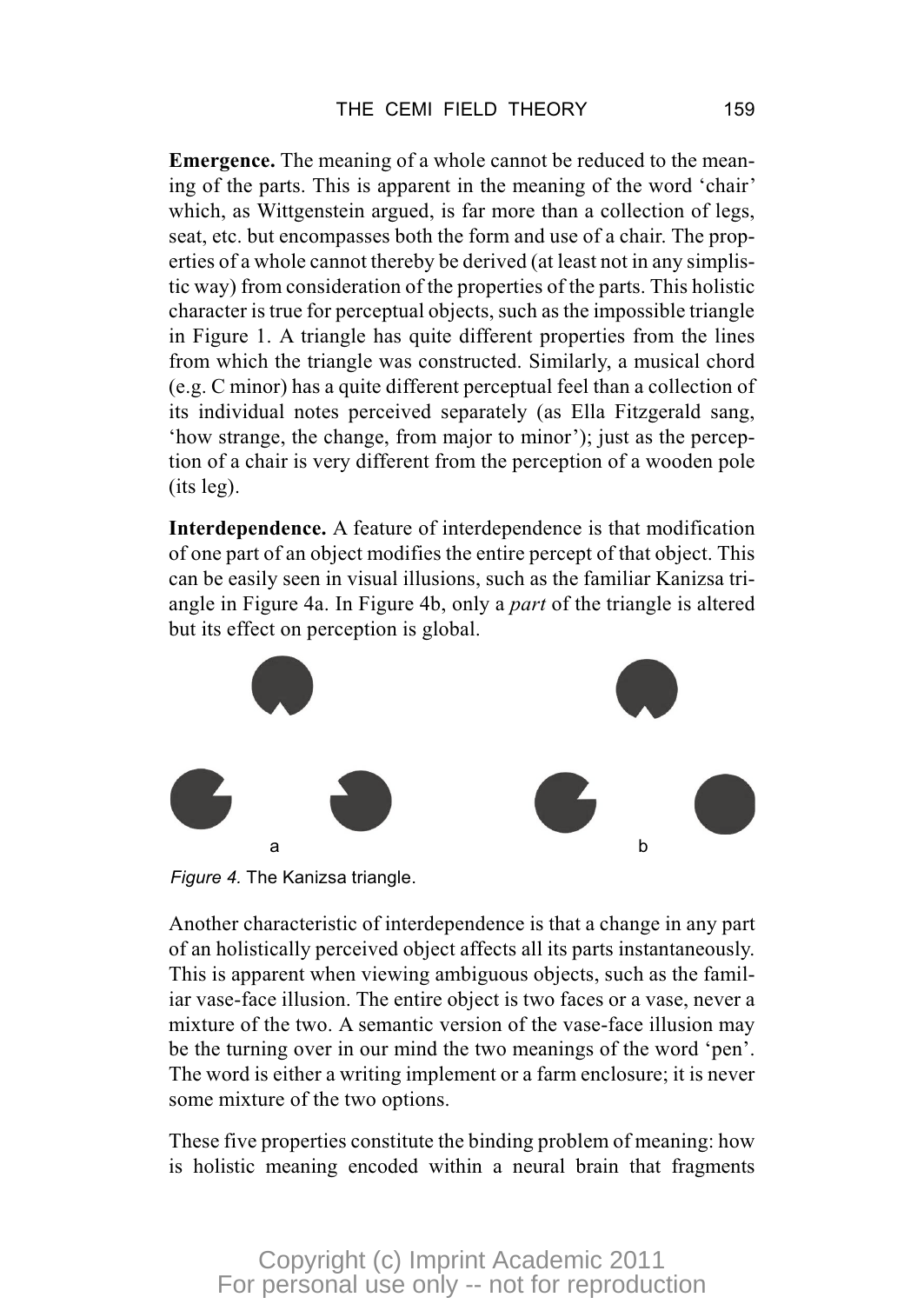information? However, just as the visual binding problem has been criticized under the grand illusion hypothesis as a *pseudoproblem* (Blackmore *et al.*, 1995), so similar criticisms may be levelled at the binding problem of meaning. Perhaps we don't grasp all the information encoded within the meaning of a word *in a flash*, but we only think we do. I argued in my earlier papers (McFadden 2002a,b) that although the stream of consciousness may be better described as a dribble, each object of attention consists of complex information and must be encoded by the firing of many neurons. Similarly, when applied to meaning, we may understand far less than we think, but we understand far more than could be encoded within a single neuron. The grand illusion may reduce the bandwidth of the binding problem but it does not eliminate it.

#### *A2. Gestalt Isomorphism*

The features of meaning described above have much in common with the characteristics of perception identified by the gestalt psychologists a century ago. Gestalt psychology emerged in opposition to the contemporary atomist movement, which claimed that perceptual experience is merely the sum of simple sensory inputs. The gestalt psychologists instead emphasized the holistic nature of perception which they claimed was more akin to fields rather than particles. In this they were influenced by the ideas coming out of the newly emerging science of quantum mechanics (indeed, Wolfgang Köhler, one of the gestalt pioneers, studied with Max Planck, the founder of quantum mechanics). Fields share the holistic qualities of perceptual fields described by the gestalt psychologists but the gestalt psychologists went on to propose that physical fields exist in the brain that are *isomorphic* to the objects they represented, in the sense that they had the same shape as the represented object: 'In fact, we are inclined to assume that when the self feels in one way or another referred to an object there actually is a field of force in the brain, which extends from the processes corresponding to the self to those corresponding to the object. The principle of isomorphism demands that in a given case the organization of experience and the underlying psychological facts have the same structure' (Köhler, 1947).

It was the proposal that the brain contains real physical fields that correspond to perceived objects (as Köhler described it, that the brain acts as a 'physical Gestalt') that led to the virtual abandonment of gestalt psychology in the late 1950s. Modern neurobiology defined the neuron as the fundamental computational unit in the brain and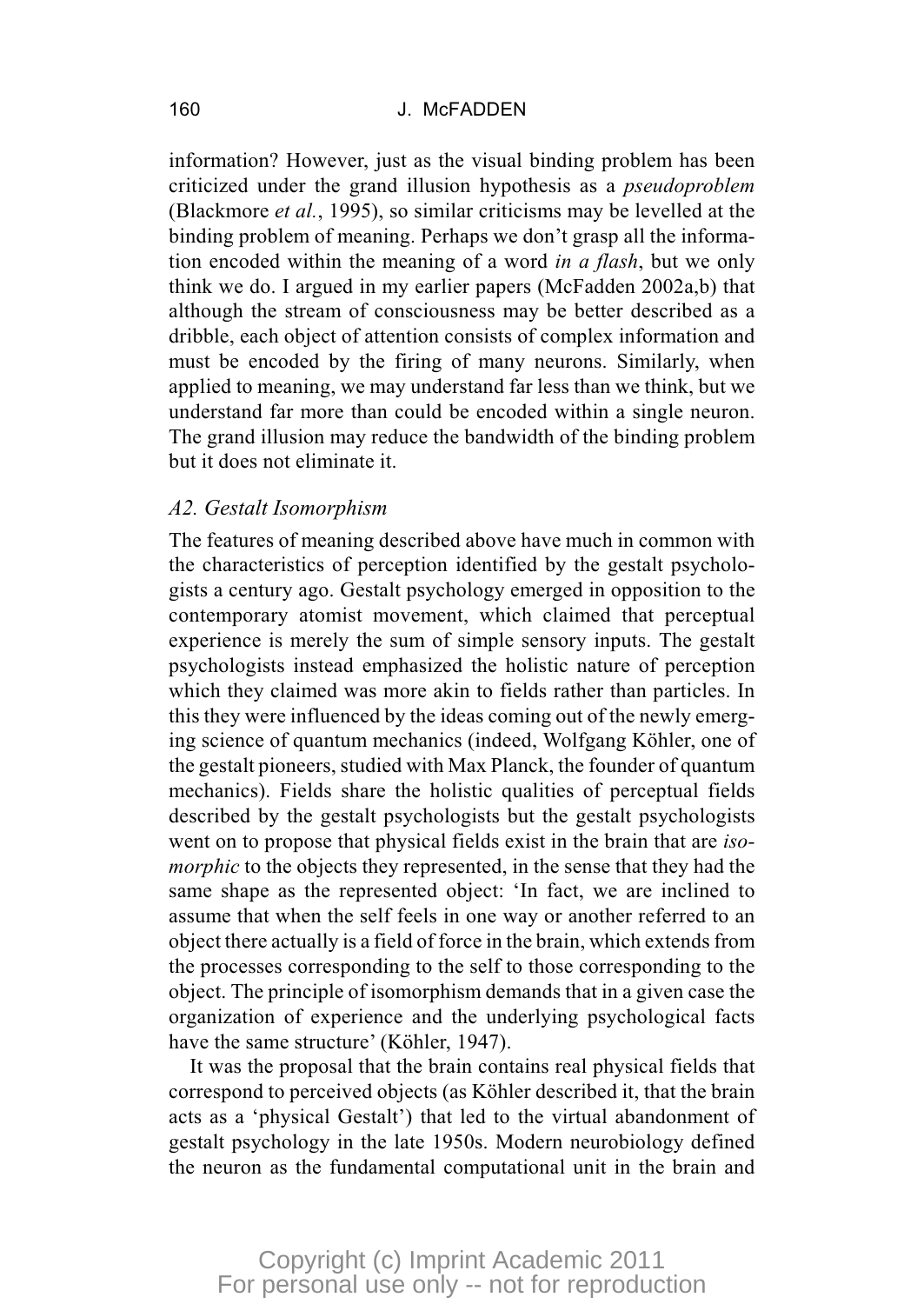there didn't appear to be any way of forming isomorphic gestalt fields out of static neurons. Yet it is hard to dispel the notion that — at least for visual perception — there is isomorphism between our perception of objects and their actual structure. For instance, the time taken for subjects to perform mental rotations of imagined 3D objects varies according to the degree of actual rotation of the objects in real space (Kebeck and May, 1991; Pinker, 1980).

Despite the successes of neuroscience, its inability to provide a unifying theory of consciousness has led to several attempts to incorporate gestalt ideas into modern neurobiology. For instance, Palmer (1978) extended the gestalt notion of isomorphic representations to distinguish between intrinsic and extrinsic representation; arguing that representation is intrinsic 'whenever a representing relation has the same inherent constraints as its represented relation…[whereas] representation… is extrinsic whenever the inherent structure of a representing relation is totally arbitrary and that of its represented relation is not'. In this sense, a model motorcar, or even a detailed plan of a motorcar, are intrinsic representations of an object whereas the word 'motorcar' is an extrinsic representation of the same object. Steven Lehar (2003) went further to argue that the visual world is represented in the brain as an explicit volumetric spatial model of external reality — a kind of virtual world inside our heads. However, neither in the original work of the gestalt pioneers nor in the theories put forward by Palmer or Lehar is the physical nature of the substrate that encodes isomorphic representations in the brain defined. In the following sections I explore the possibility that the physical substrate that encodes gestalt representations is the brain's EM field.

#### **Section B: The Nature of Information**

Information, like consciousness, is notoriously difficult to define. Gregory Bateson's 'A difference that makes a difference' is probably one of the most succinct but, as 'difference' remains undefined, it doesn't lend itself to further analysis. Claude Shannon was the first to clearly define information in its scientific sense in terms of a communication or correlation between structures: 'The fundamental problem of communication is that of reproducing at one point either exactly or approximately a message selected at another point' (Shannon, 1949). System A is said to encode information about system B if particular aspects of the structure of system A are correlated with aspects of the structure of system B. System A could for instance be the alphanumeric characters, 2, written on paper whose structure is correlated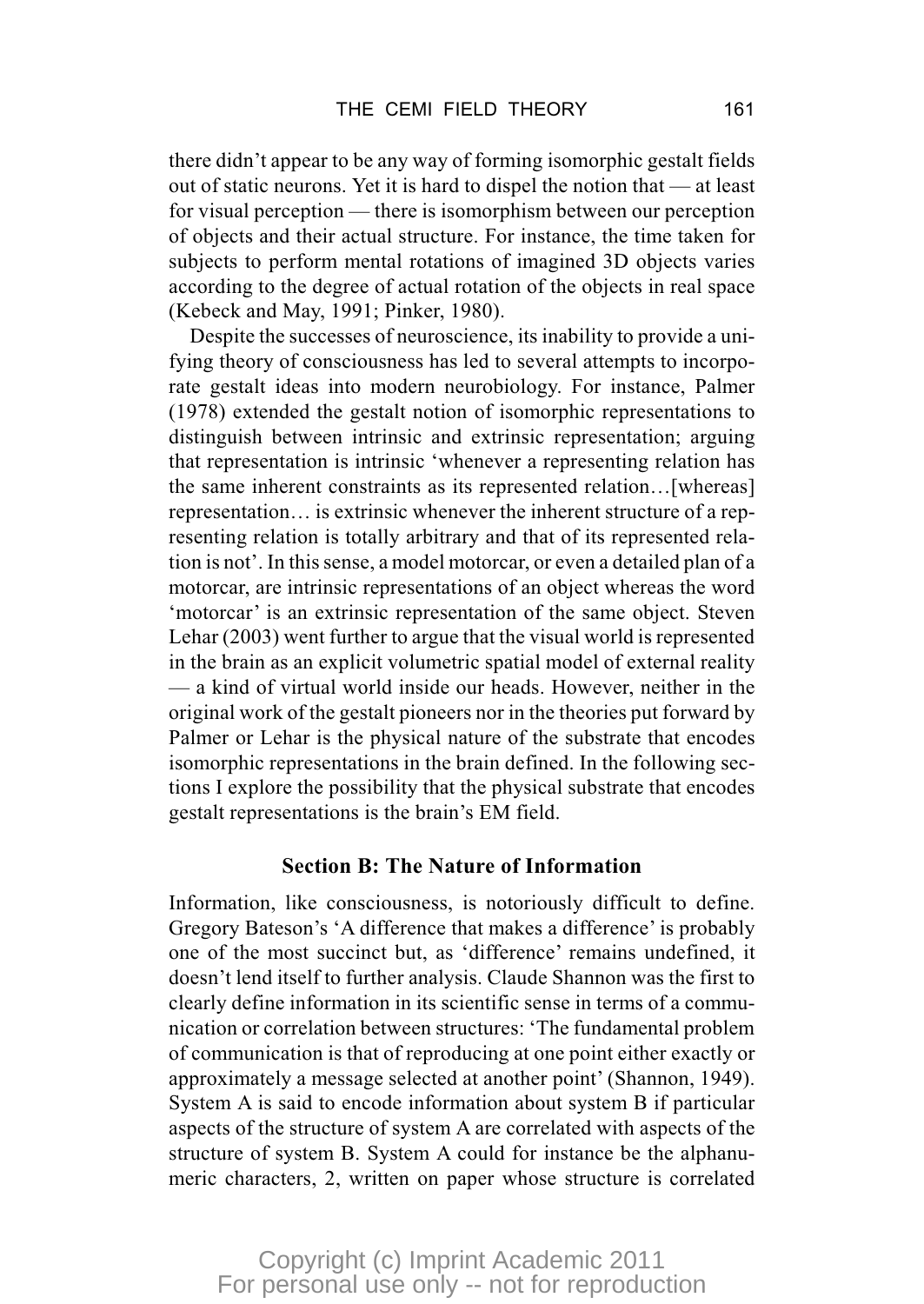with system B which might be the number of goals scored in a football match. In this case, the particular geometric configuration of black ink particles (the foreground) on a white paper page (background) are correlated with the number of times a leather ball passed through the goalposts within a particular football stadium. However, the problem comes in knowing what is actually encoding the information in system A. If it is the ink particles then it is certainly not any individual ink particle since, on its own, a single particle or droplet of ink cannot encode anything. It is instead the geometric pattern formed by millions of ink particles against the background of the white page. But if the information is not in the ink particles, where is it? Perhaps each ink particle encodes just a small bit (in both senses of the word) of the complete information concerning the football scores. But this will not work either, since without changing the structure or arrangement of the ink particles we can remove all their informational content simply by replacing the white paper background with a background of identical ink particles so there is no longer any distinction between foreground and background. The structure of the original ink particles hasn't changed but they no longer encode any information (about the football match). The information is therefore not encoded within the ink particles alone, but in the arrangement of both ink particles and the cellulose fibres that make up the white paper: the foreground and background. This kind of information is therefore not intrinsic but depends (like meaning) on context. This becomes problematic if we claim that awareness (or consciousness) is a property of information because there are usually no internal cues that define where the context ends. For a written ink message, the context is the white paper which must be sufficient to make the message legible. But this would depend on the visual acuity of the reader of the message, his/her distance from the message, etc. The claim that awareness is a property of information (Chalmers, 1995) is therefore a very different category of claim than, for instance, the claim that mass is a property of matter or frequency is a property of a field. Whereas it is uncontroversial to ascribe properties to real physical systems (such as matter) that exist independently of observers (ignoring for a moment the *Copenhagenist* interpretation of quantum mechanics), it is not at all clear whether it is legitimate to ascribe properties to abstractions, such as the informational content of matter, which depend not only on context, but also on the properties of an observer.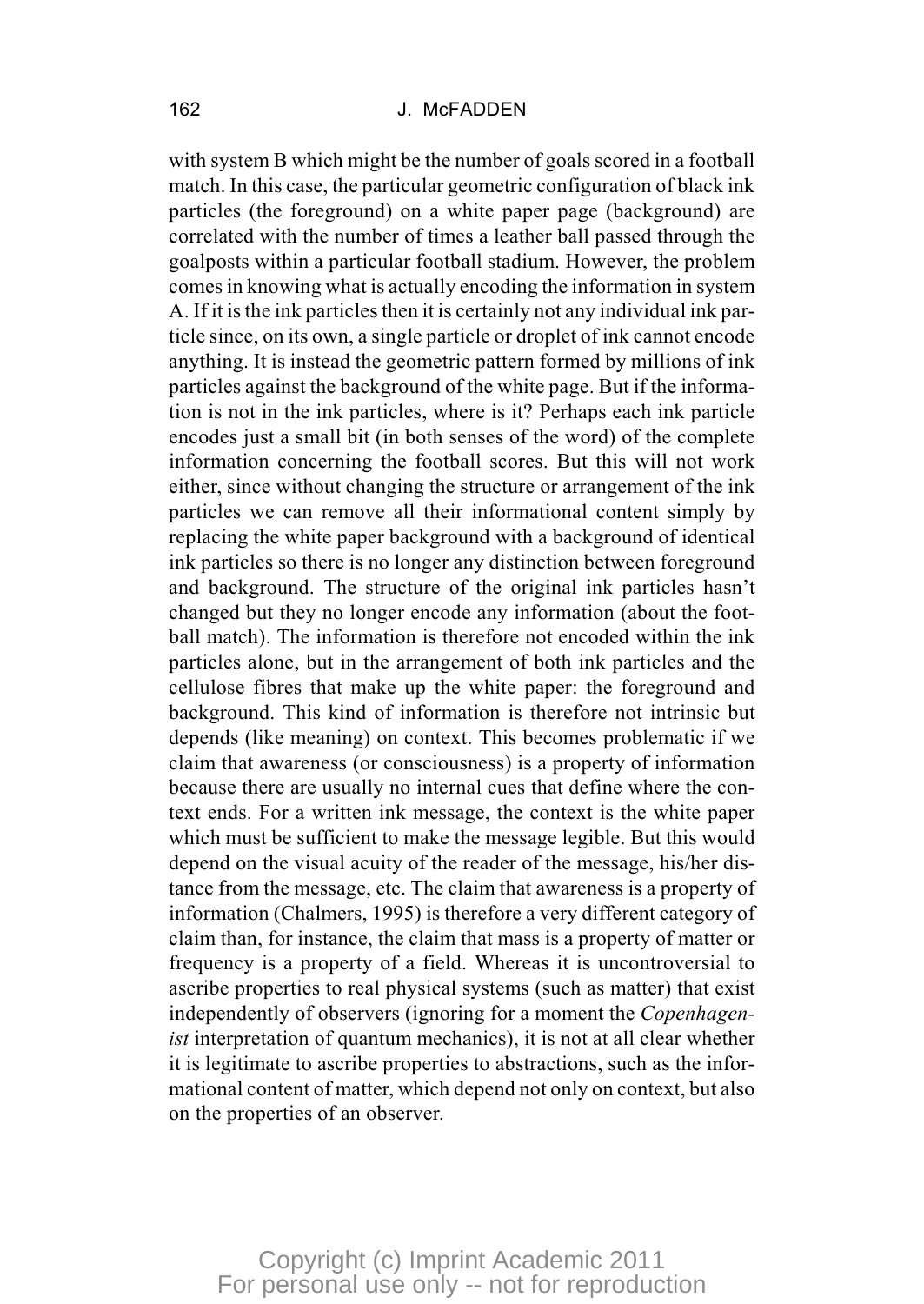#### *B1. Intrinsic and Extrinsic Information*

To resolve this dilemma I will, following Palmer (1978), draw a distinction between intrinsic and extrinsic information. Intrinsic information is the stuff of physical reality. It is the information that is encoded within the solutions of Maxwell's wave equations that describe classical fields and the information in the solutions to quantum wave functions that describe matter at the quantum level. More prosaically, it is the information encoded within measurable properties of matter and energy such as the frequency of EM waves, or the energy of electrons in atomic orbitals. That field properties encode information is apparent from the use of EM waves (usually radio) to encode and transmit information in television and radio signals. But what is often not appreciated is that all the properties of matter and energy can also be seen as a form of information coding. Any particle — photon, electron, proton, etc. — can be completely described by a finite set of numbers (information). In quantum theory, particles with the same set of quantum numbers are, in principle, indistinguishable. Distinguishable particles (e.g. photon and proton) differ only in the value of these numbers. The physicist John Wheeler went on to claim that it is information, rather than matter or energy, which is the ultimate reality of the universe (*it* from *bit*). He wrote, 'Every it — every particle, every field, every force, even the spacetime continuum itself — derives its function, its *meaning* [my italics], its very existence entirely, even in some instances indirectly — from the apparatus-elicited answers to yes-or-no questions, binary choices, bits' (Wheeler, 1990). In this view, physical reality *is*information written into the various fields (electromagnetic, gravitational, etc.) that fill the universe: intrinsic information.

By analogy with Palmer's definition of intrinsic representation (see above), I now define intrinsic information.

*Intrinsic information exists whenever aspects of the physical relationships that exist between the parts of an object are preserved — either in the original object or its representation.*

Intrinsic information is the information that underpins physical reality but also exists in representations whenever they are isomorphic with the original object. All the properties of matter — charge, mass, etc. — that are associated with objects are properties of intrinsic information encoded within the fields that encode matter. In a sense, all these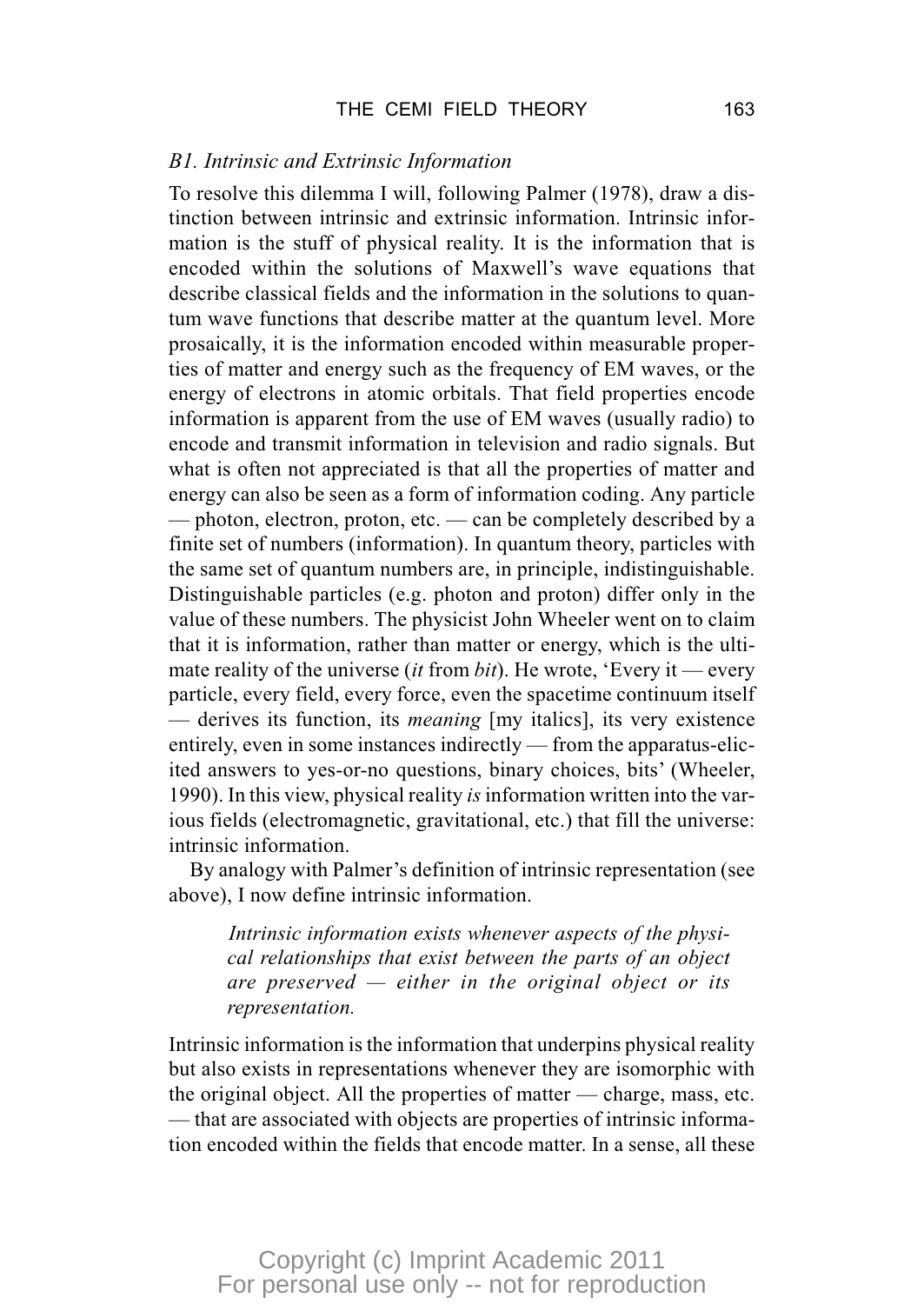properties are *aspects* (in the sense of Chalmers' use of the word) of intrinsic information.

An incomplete representation of an object as intrinsic information may be a model, such as a model motorcar, which possesses physical information (e.g. the relative dimensions of its parts) that is isomorphic with the full-sized car. In a sense, the *meaning* of the representation (in the limited sense of the referent of the encoded information) is the motorcar but because there is a fixed mapping between the structure of the object and its representation, it is possible to deduce some properties of the object — some of the meaning of the information simply from examination of the structure of its representation. The *meaning* of intrinsic information is thereby intrinsic to the encoding system. Yet the structure of an object need not be conserved for it to be an isomorphic representation (and thereby encoding intrinsic information). For instance, the height of a set of objects may be represented by the weight of another set of objects. In this case, the same physical relationships that existed between the parts of the represented objects (the ratio between their heights) are transformed (into a ratio between weights) but preserved in their representation. Similarly, a contour map that represents geographical contours as a continuous colour range also bears an isomorphic relationship to the object it represents: it is intrinsic information.

A complete representation of an object as intrinsic information possesses all the original object's properties: it is *for all intents and purposes* (FAPP, as the physicist John Bell used to describe the situation) the original object. This is of course the principle of quantum teleportation: transmitting all the (intrinsic) information encoding a particle from one place to another amounts to teleporting the actual particle (Zeilinger, 2000). However, an incomplete representation of an object encoded as intrinsic information may share some of the properties of the original object. For instance, a model car possesses real physical properties (e.g. its ability to roll along a surface) that are shared with the object it represents (which is why models are used in simulations). However, when the medium of the information is changed (as, for instance, from height to weight) then the properties of the representation will be a kind of isomorphic transformation of the properties of the represented object. For instance, the properties associated with the height of a tower (such as its tendency to topple) may be isomorphically transformed into properties associated with the weight of its representation. This isomorphic transformation may allow a system to process the transformed information more easily or more effectively that it could process the original information. For instance, adding up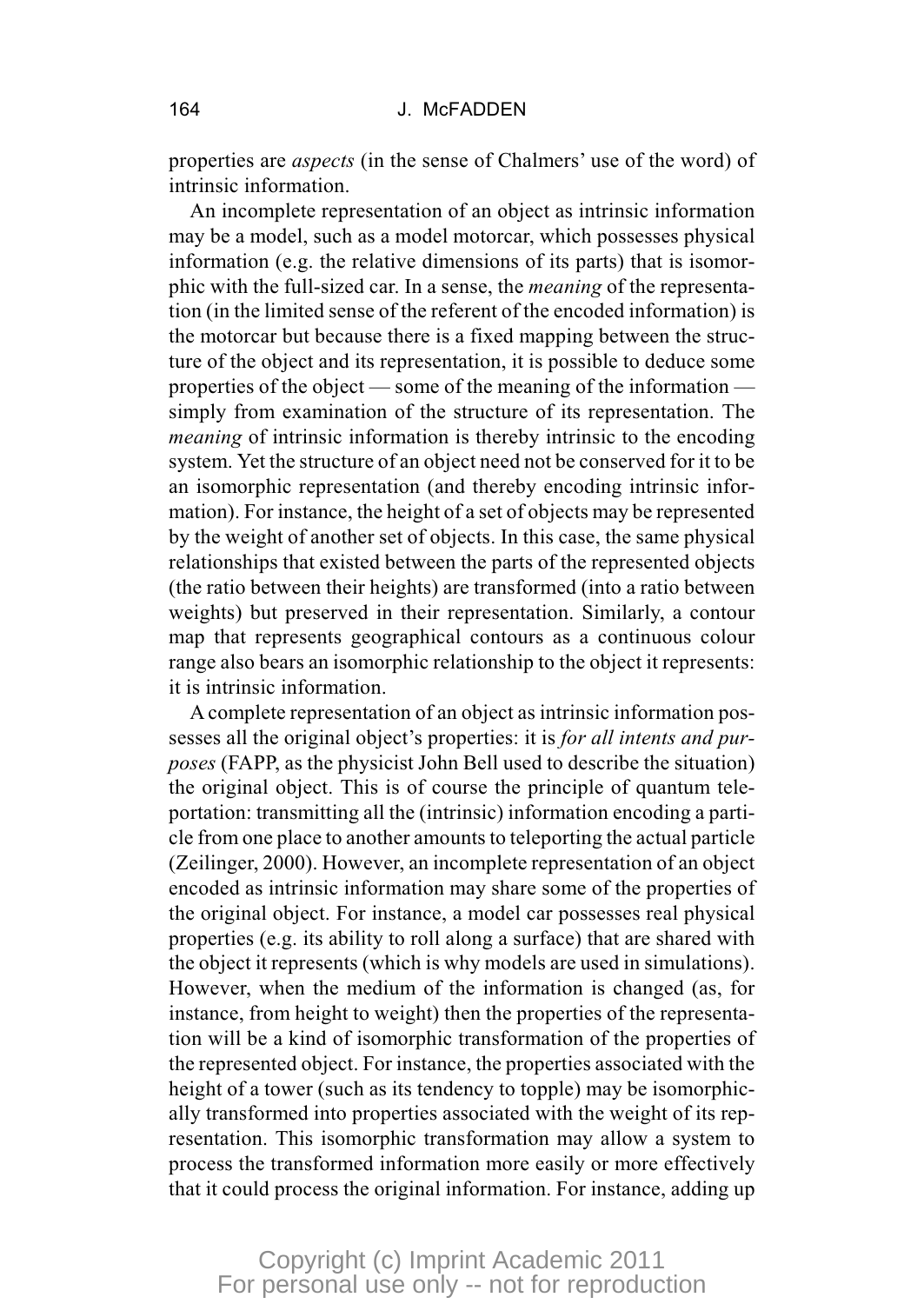the heights of a large number of objects may require a lengthy computation, but if the heights are transformed into weights then a simple mechanical weighing scales may instantly perform that computation. This is of course the principle of analogue computing. An isomorphic representation of an object may thereby look very different from the object it represents but, so long as there is some mathematical transformation that can recover the original form of the object from its representation, then it is isomorphic with the object and thereby intrinsic information.

An example of information that is not intrinsic would be the representation of an object, such as a motorcar, by a word, such as 'motorcar'. In that case, the structure of the representation bears only an arbitrary relationship to the structure of the object it represents. The word 'motorcar' written on a page possesses none of the properties of the object it represents. Its relationship to the object it represents is arbitrary and depends on the mind of the observer (whether, for instance, they understand the English language). This kind of representation is extrinsic information.

*Extrinsic information exists when the physical relationship between the parts of an object are not preserved in its representation.*

#### *B2. Meaning and Information*

Classical messages (Shannon information), such as written messages, Morse code, or telegraphy, are usually forms of extrinsic information. Their structure correlates with the original information but has no structural resemblance to it. This does not in any way detract from the ability of extrinsic information to describe a system. Any object may, in principle at least, be completely described by a finite set of numbers recorded on ink and paper, but those numbers share none of the object's properties. The *meaning* of a list of motorcar component may be a motorcar or the parts of the motorcar, but the representation possesses none of the properties of the represented objects. Both types of information may be substrates for information processing. However, whereas the word 'motorcar' may be efficiently processed by a conventional digital system in which the information is dissected and digitized; intrinsic information must be processed by some sort of analogue system (for example, a weighing scales) that maintains (or transforms) the holistic properties of the original information through the information processing process.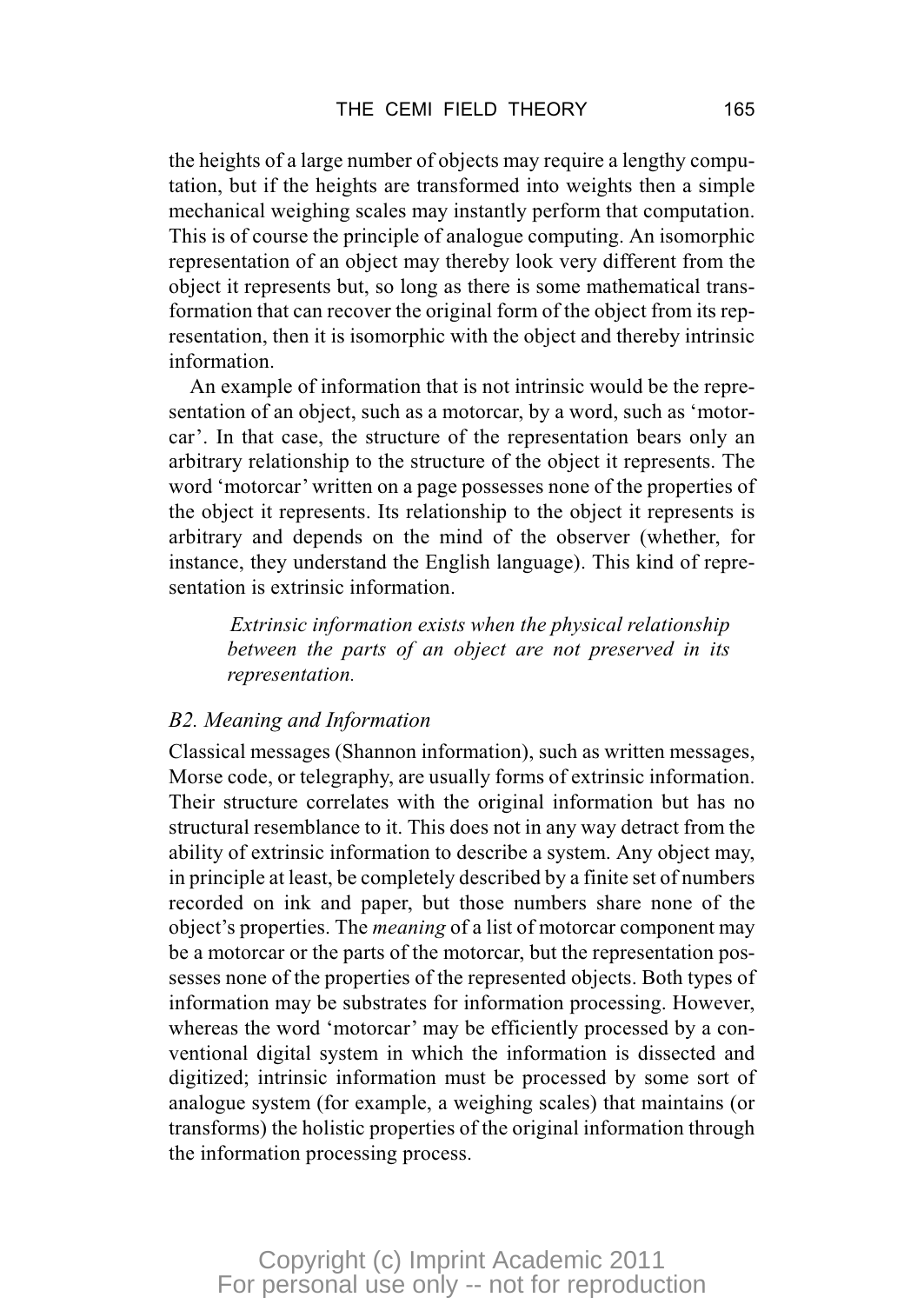#### 166 J. McFADDEN

Another way of describing the meaning of classically written extrinsic information is that it is *symbolic*. In contrast to intrinsic information, which is the same to all observers (a model car looks like a motorcar to any observer), extrinsic information (such as numbers written on paper) requires a reader who knows the code and must decode the message to extract its meaning: it is symbolic information. Without the code, the ink particles of a message are just scattered atoms and molecules with no more physical relationship to each other than they have with any other atoms or molecules in the world. In a very real sense, the symbolic information is not only written on the paper but is also written in the mind of the decoder. Of course the decoder could be replaced by a machine — a robot — programmed to decode the message and perform certain operations on the basis of that decoding. However, this does not change the fact that the message requires knowledge of code — it is just that that knowledge must now be written into the robot's programs. The important point is that the decoding information needs to be stored somewhere outside of the message. The *meaning* of extrinsic information is therefore extrinsic to the message and thereby requires a decoder. This contrasts with intrinsic information whose meaning is indeed intrinsic to the physical system (the cognitive agent or receiver) that encodes the information and does not require a decoder.

The difference between intrinsic and extrinsic information can be illustrated by imagining that we wished to transfer the description of a motorcar to an alien race who had no experience of human civilization. We could send them a car manual that provided a detailed description (in text) of the car and its components. This would be a perfectly acceptable form of information in the Shannon sense, and an example of extrinsic information, but it would be completely useless to the aliens because they would not possess the code needed to decode the text. In contrast, sending them a model car, or even a picture of a car (both examples of intrinsic information), would convey sufficient information for the aliens to reproduce at least the form of a motorcar and investigate its properties. The meaning of intrinsic information is intrinsic to the physical system that encodes it so it does not require external decoding.

#### *B3. Grounding Meaning in the Brain*

The central tenet of cognitive science is that the brain is an information processing device that manipulates symbols (extrinsic information) about the real world. This claim has often been questioned, most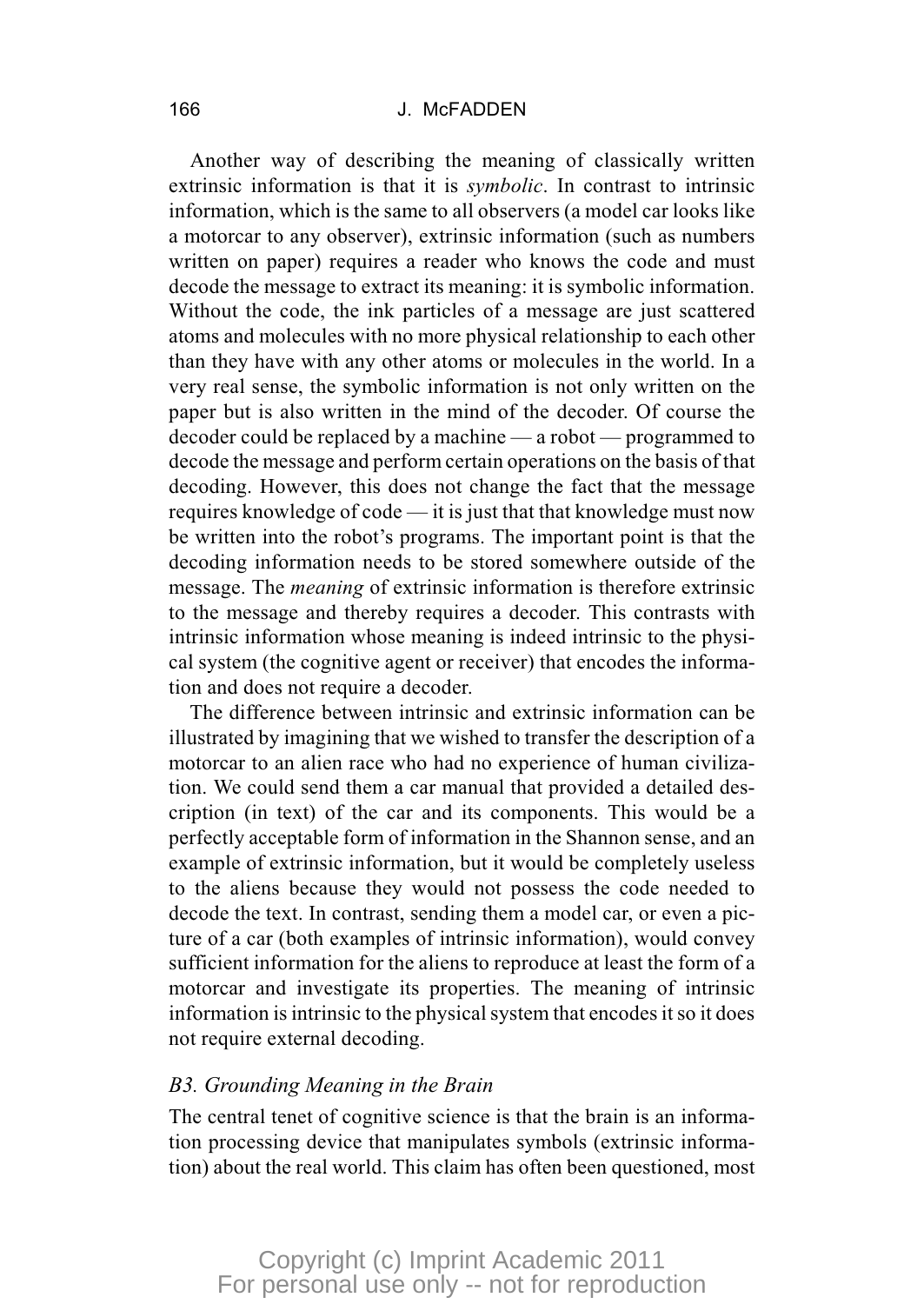famously in Searle's Chinese room argument (Searle, 1990) where he demonstrated that a system that is capable of manipulating symbols to generate appropriate responses might nonetheless lack understanding of what it is doing. The problem is to understand why understanding is lacking in this symbol-manipulating system but is so obviously present in the human mind. However, consideration of the above distinction between symbolic and intrinsic information makes the problem clear. Symbolic information is a form of extrinsic information that may be functional (in the sense that it may be processed to yield an appropriate response) but, to acquire meaning, it must always be decoded. Considering the human mind as merely an instrument to manipulate symbols then involves us in either a potentially infinite regress of meaning-providing decoders, or the requirement for a Cartesian homunculus who must witness and decode the symbols — as Dennett (DATE?) describes it, the spectator in the Cartesian theatre.

Returning to the question of encoding meaning in the brain, it is now clear that to avoid the necessity of placing a homunculus in the brain, the meaning of conscious information must be intrinsically encoded within the physical substrate of consciousness as gestalt information.

#### *B4. Why Don't Computers Understand Meaning?*

The distinction between intrinsic and extrinsic information also clarifies why computers fail to handle meaning. In his famous critique of artificial intelligence (AI), 'What Computers Can't Do' (Dreyfus, 1992), the philosopher Hubert Dreyfus argued that meaning is always holistic and can never captured by a digital information processing system. Whereas a computer might attempt to analyse a situation in terms of facts and rules for dealing with those facts, for the human mind 'the situation is organised from the start in terms of human needs and propensities which give the facts meaning, make the facts what they are, so that there is never a question of storing and sorting through an enormous list of *meaningless, isolated* [Dreyfus's italics] data' (*ibid.*, p. 262). Similarly to the gestalt psychologists, Dreyfus argued that whereas computers process meaningless nuggets of digital information, even our immediate perceptions are already loaded with meaning that depends on context.

Making computers that can understand common-sense knowledge is a major problem for artificial intelligence (AI). Even Marvin Minsky, champion of AI and cofounder of MIT's Artificial Intelligence Laboratories, complained, 'There is no computer that has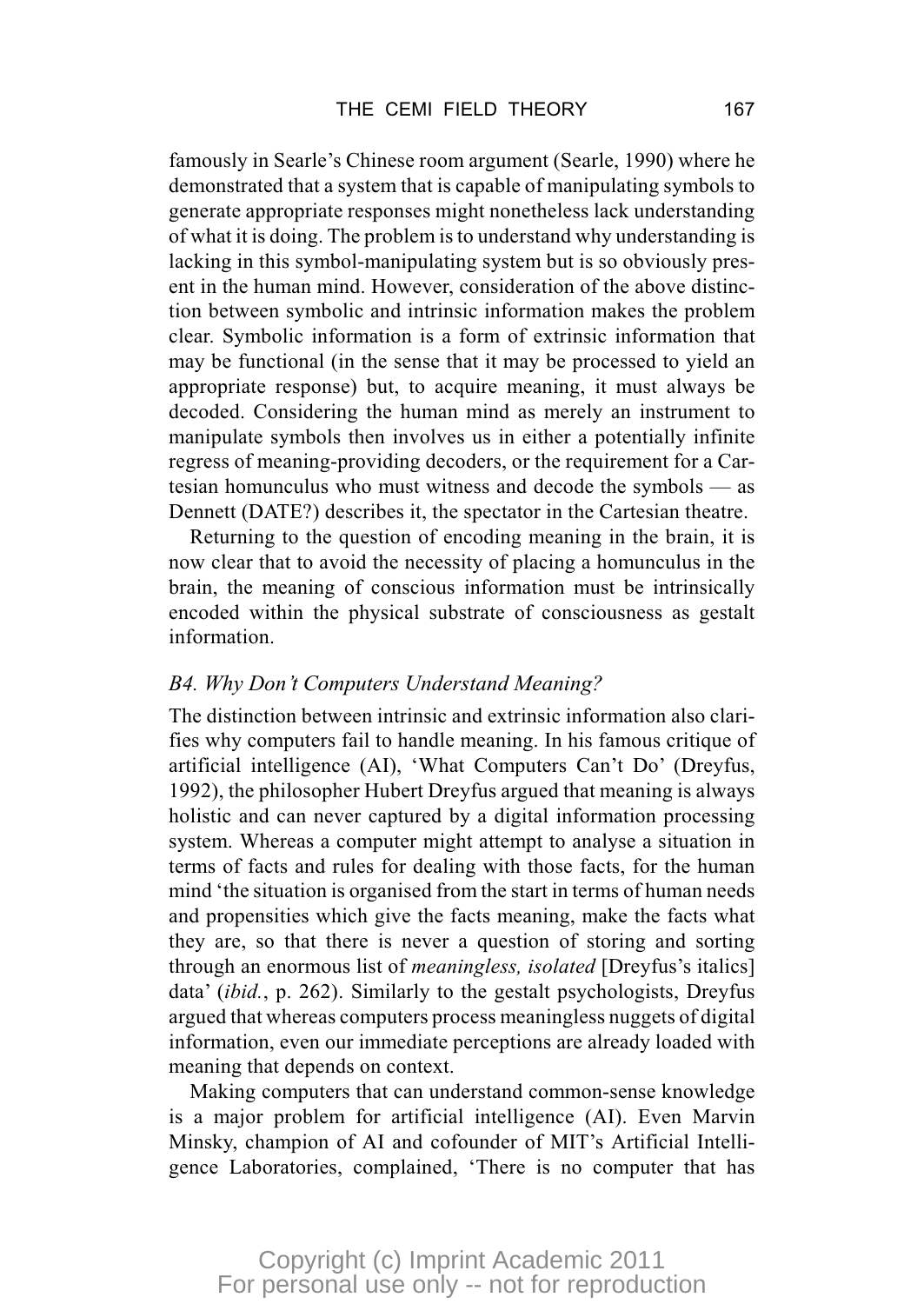#### 168 J. McFADDEN

common sense. We're only getting the kind of things that are capable of making an airline reservation. No computer can look around a room and tell you about it' (Minsky, 2003). Computers must always dissect and digitize information and thereby suffer an inevitable loss of understanding because they can only process extrinsic (symbolic) information rather than intrinsic information. The meaning of their programs is encoded in the mind of the programmer.

#### **Section C: The Properties of the Substrate of Consciousness**

The main conclusion arrived at thus far is that the meaning of conscious information must be intrinsically encoded within the physical substrate of consciousness in the brain. We can consider the neural representation of an image, such as illustrated in Figure 5. The object, a face, is represented initially as an image on the retina (region A in Figure 5). There is a clearly a one-to-one mapping between the shape of an object and its representation on the retina, so the retinal image can be considered to be encoding intrinsic information. The next step in the information processing pathway is when the retinal image is translated, by photoreceptors, into a pattern of neuron firing (region B in Figure 5, firing and non-firing neurons are represented by filled and unfilled cell bodies respectively) which, since it bears a roughly oneto-one correspondence with the image, similarly encodes intrinsic information as a kind of field of neurons within the retina. However, it is at this stage the image is also converted from intrinsic to extrinsic information. If we take the simplistic assumption that neurons fire only if they *see* the image of the face falling on the retina then the image is effectively translated into a sequence of numbers such as: 0001111000. This sequence is clearly an example of extrinsic information since it has no structural similarity to the original information nor can the original image be reconstructed, by any kind of isomorphic transformation, from this sequence. The sequence could be written on a page of paper, input into a computer, encoded in some other form of extrinsic information (a verbal report 'three zeros followed by four ones followed by three zeros'), or further processed by downstream neurons. Each neuron involved in encoding the sequence encodes just one digit and can be said to *know* just one bit of the complex information encoding the entire image. Yet, as discussed above, the pattern of neuron firing on the retina is isomorphic with the object. So at this stage the image of the face can be said to be encoded as both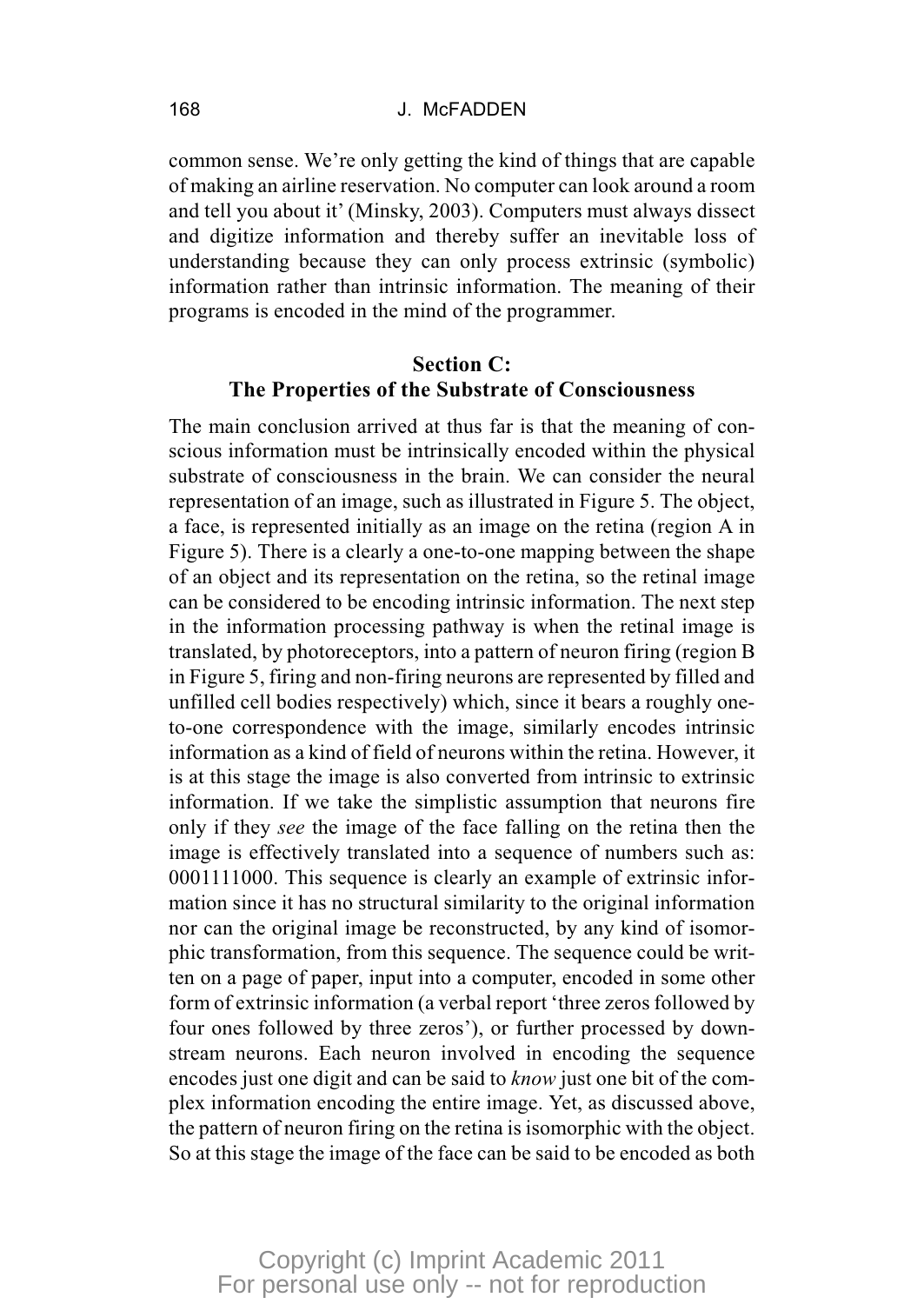intrinsic information (the geometric pattern of neuron firing) and extrinsic information (neural firing rates).



*Figure 5.* Isomorphism in neural representation. The image of Jennifer Aniston is generated on the retina and information encoding that image is then transmitted to the brain via the optic nerve. Standard neural processing will generate an appropriate response, such as a speech report, but the neurons generating this response have very limited information content and cannot represent the image to the conscious mind. However, as the image is processed in the visual cortex the configuration of neurons processing the image retains a distorted but isomorphic information relationship with the original image and its object.

The next stage of information processing takes place when the information encoded in the neural firing rate in the retina is transmitted to the primary visual cortex where it generates a pattern of neuron firing in receiver neurons in the cortex (C in Figure 5) that may be further processed in the higher areas of the visual cortex (D in Figure 5). These neurons can be said to *read* the information in their input neurons to generate a response in terms of their own firing rate. The neural connections may simply transmit the information (as going from B to C) or perform some kind of information processing (as going from C to D) involving a sequence of logical operations acting as logic gates. In this way the extrinsic information encoded in the neurons entering the visual cortex may be processed along parallel pathways such that precise form of visual input is eventually recognized by a highly selective (cardinal, gnostic, or grandmother) neuron to generate some kind of motor output, such as the statement 'I see the face of Jennifer Aniston' (Quiroga *et al.*, 2005). This single neuron registering the image of Jennifer Aniston is clearly an example of extrinsic information: external knowledge is needed to recreate any aspect of Jennifer Aniston from the firing rate of that neuron. There is no problem with this form of neural processing being entirely functional. It can perform highly complex computations to generate highly specific outputs. But the information read by, or encoded within, the highly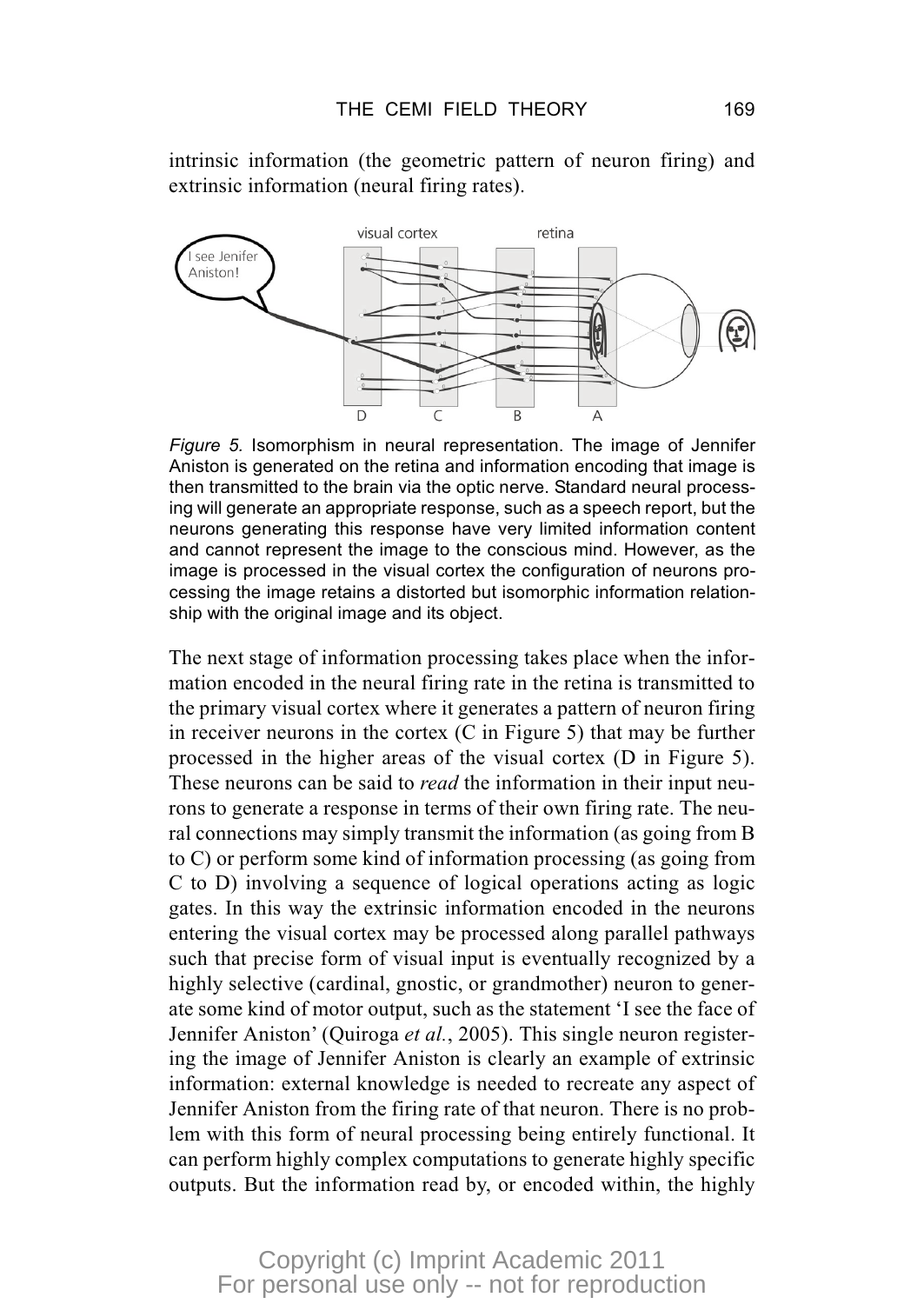#### 170 J. McFADDEN

selective neuron is merely a firing rate. It bears no relationship to the target input and the target input cannot be recovered by any isomorphic transformation of the neuron's firing rate. It is a symbol of the face. Any signal generated by the neuron can be further processed by any symbol-manipulating machine to generate more complex outputs but it cannot correspond to our conscious percept of the face of Jennifer Aniston.

But what has happened to the intrinsic information that was encoded in the pattern of neurons at the retina? At C (Figure 5), it is certainly still present but it has undergone numerous isomorphic transformations as the information at the retina, distributed amongst thousands of neurons, is transmitted along sometimes parallel but often non-parallel routes to the visual cortex. The pattern of nerve firing at the visual cortex will be very different from the pattern of firing at the retina but it will be an isomorphic transformation of that pattern. Essentially each point of the image at the visual cortex is connected to some point on the retina by a tangle of hard-wired deterministic connections so it is just a question of topology to reverse those causal connections and thereby recreate the image on the retina from the image on the cortex (each connection can be represented by a mathematical operation). So the pattern or ensemble of Aniston-induced neural firing in the visual cortex will encode a highly distorted image of Jennifer Aniston but it will remain an intrinsic representation of her face.

The situation becomes more complex at region D in Figure 5, representing higher areas of the visual cortex. At this stage of the computation, synaptic connections are represented as performing several logical operations such that there is no longer any one-to-one correspondence between neuron firing at B and at D. Nevertheless, because the information corresponding to the image is transmitted along a causal chain of neural pathways there will exist some pattern of neuron firing in the higher cortex that represents all of the information encoded in the original image (information is not erased in the brain). Because this ensemble or pattern is hard-wired to the input image (via a tangle of neurons), it (the ensemble, not the individual action potentials) will once again be an isomorphic transformation of the information encoded in the original image. Jennifer Aniston's face will be represented in the visual cortex as a pattern of neuron firing: intrinsic information.

But the question now arises: how is this intrinsic information *read* and experienced in the brain to generate our conscious percept? The brain has no problem reading the extrinsic information encoded in the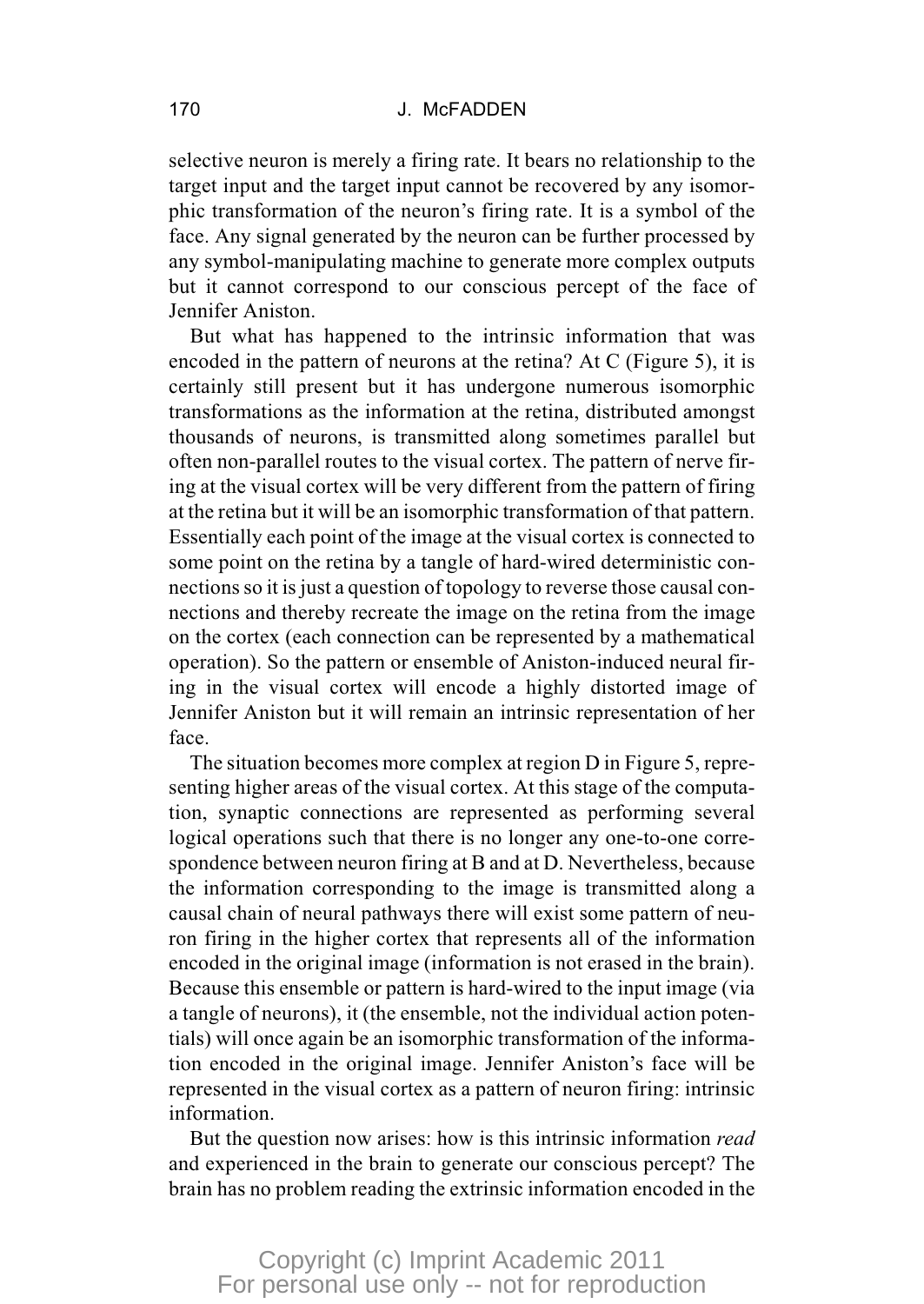firing rate of a single Jennifer Aniston neuron to generate an output, but the encoded intrinsic information is denuded of all the richness of the original image (it is just a firing rate) and cannot correspond to our conscious perception. All of the original visual information is encoded in the firing rates of many thousands of neurons distributed right across the brain, a form of intrinsic information. But these neurons are not physically unified. This can be seen by the fact that, in principal at least, the neurons could be separated to arbitrary distances and still possess exactly the same neurobiological functionality. Yet it is very difficult to see how such widely separated neurons could generate a unified percept: how would one neuron even *know* that another neuron existed? If we are to avoid a Cartesian Theatre in the brain (Dennett, 1991) we need some means of experiencing these largescale patterns — the brain's intrinsic information — that isn't grounded solely in the firing rates of separated individual neurons.

The brain's EM field provides a plausible answer. Neural firing patterns will generate patterns of EM field perturbations that, like the neural firing patterns themselves, will be isomorphic transformations of the original image. Place the seat of consciousness in the brain's EM field and the richness of experience is recaptured. Since neural firing inevitably generates EM field perturbations, all of the spatial information encoding in the pattern of neuron firing encoding Jennifer's Aniston's face will also be encoded as spatial information within the EM field of the brain. Awareness associated with the brain's EM field will experience all of the richness of the world as a unified field or perception.

These EM field-encoded representations can be detected by numerous techniques. For instance, EEG and voltage-sensitive dyes have been used to demonstrate that particular visual stimuli (e.g. the orientation of a line) generate correlated two dimensional patterns of neural activity in the cortex (Shoham *et al.*, 1999; Wang *et al.*, 2003).<sup>2</sup> Spontaneous emergence of these cortical representations of visual attributes has even been detected in the absence of any sensory data (Kenet *et al.*, 2003), leading the authors to suggest that these dynamic cortical states represent the brain's 'internal context' that is capable of influencing memory, perception, and behaviour. Similarly, the perception of familiar objects, such as faces, is correlated with particular

<sup>[2]</sup> The electrical source of EEG and MEG remains unclear (Grech *et al.*, 2008), but may be primarily generated by dendritic potentials and currents rather than action potentials. However, dentrites receive synaptic inputs generated by action potentials so the structure of dendritic fields will be correlated with the fields generated by those action potentials and may therefore be considered to be a surrogate of those fields.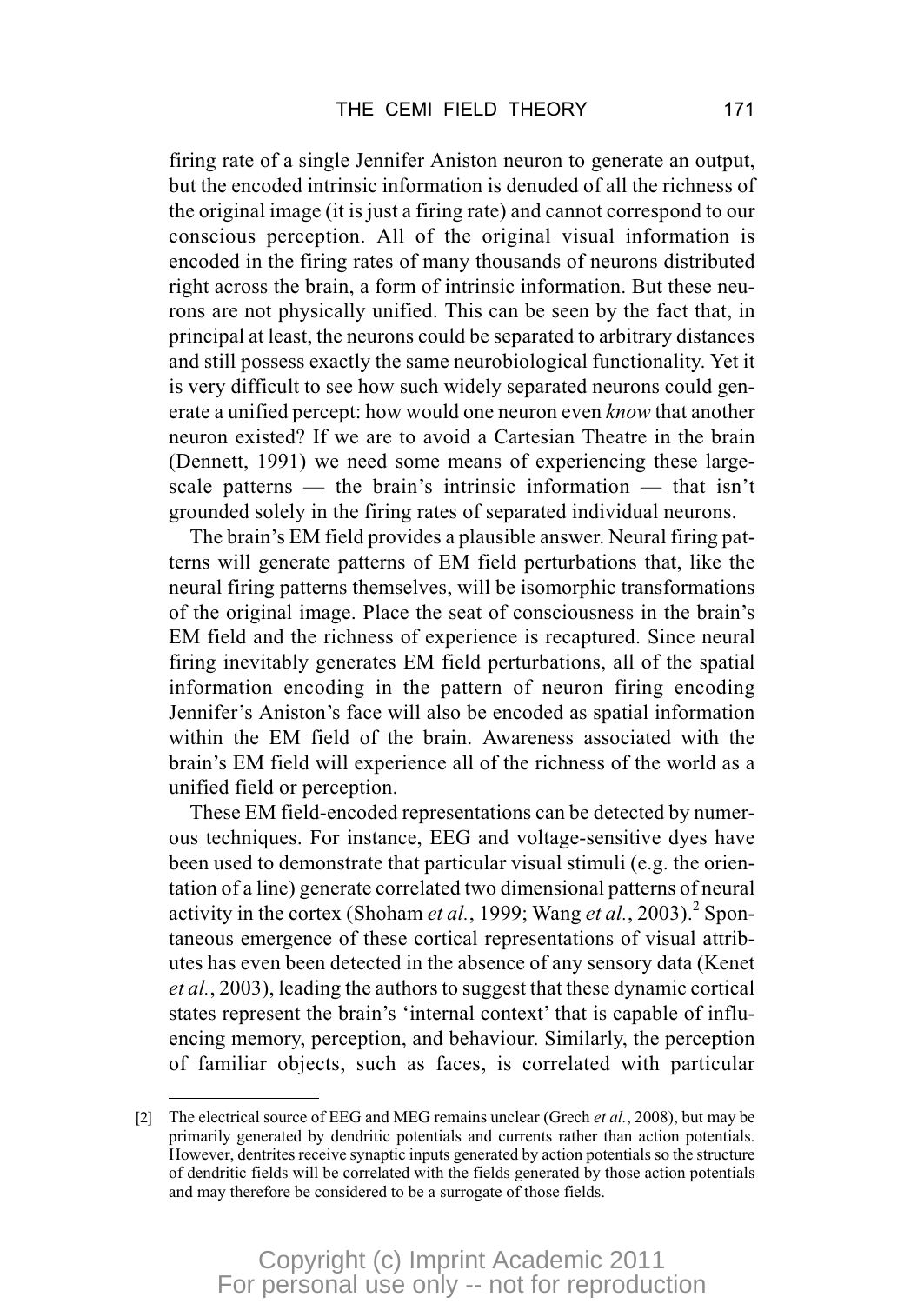configurations of the brain's EM field, as detected by magnetoencephalography (MEG) or EEG (Liu *et al.*, 2002), and even facial affect (demonstrating happiness or disgust) generates characteristic MEG changes (Lewis *et al.*, 2003). Also, EEG recordings made with a high density array of EEG electrodes demonstrate that the perceptual switching that occurs when viewing ambiguous illusions (in this case both the vase-face illusion and also a face figure that allowed perception of a sad or happy face) is correlated with topographic features of the brain's electromagnetic field (Keil *et al.*, 1999). More recently, researchers have been able to recognize and categorize EEG patterns generated by human subjects viewing visual scenes such that they were able to successfully predict what type of objects (e.g. a happy or sad face) the subjects were experiencing (Schyns *et al.*, 2011) from examination of the EEG pattern.

The tendency for the brain to generate EM field configurations that are isomorphic with the represented object (gestalt information) may be true not only for visual information but all sensory perception. For instance, neurons that respond to touch receptors on the skin have distinct receptive fields that map to defined areas of the skin surface. Adjacent neurons generally have receptive fields that map to adjacent areas of the body surface, creating the familiar somatotopic map (the homunculus) of the body surface in the somatosensory cortex and the motor cortex. Indeed the entire neocortex is largely organized into numerous feature maps. Even sound is represented in the cortex as spatial patterns since the cochlea converts sound frequencies into spatial representations that are retained in the auditory cortex.

Firing of neurons within each of these topological maps can be considered to be isomorphic representations of sensory information gestalt information — that can be detected by brain scanning techniques. For instance, in classic experiments on rabbit olfaction Freeman (1991; Freeman and Schneider, 1982) demonstrated changes in the spatial patterns of EEG activity in the cortex of rabbits in response to particular odours. In this case the pattern of firing neurons encoding olfactory information in the cortex must be some kind of isomorphic representation of information falling on the olfactory epithelium. Even more interestingly, these patterns changed according to the animal's conditioning (for instance, whether or not the animals expected a reward associated with the stimulus), leading Freeman to conclude that the *meaning* of neural information (for the animal) was encoded in these patterns. Similarly, in humans, EEG/MEG signals can be detected that correlate with the emotional content of stimuli such as facial expressions (Luo *et al.*, 2009; Peyk *et al.*, 2008), indicating that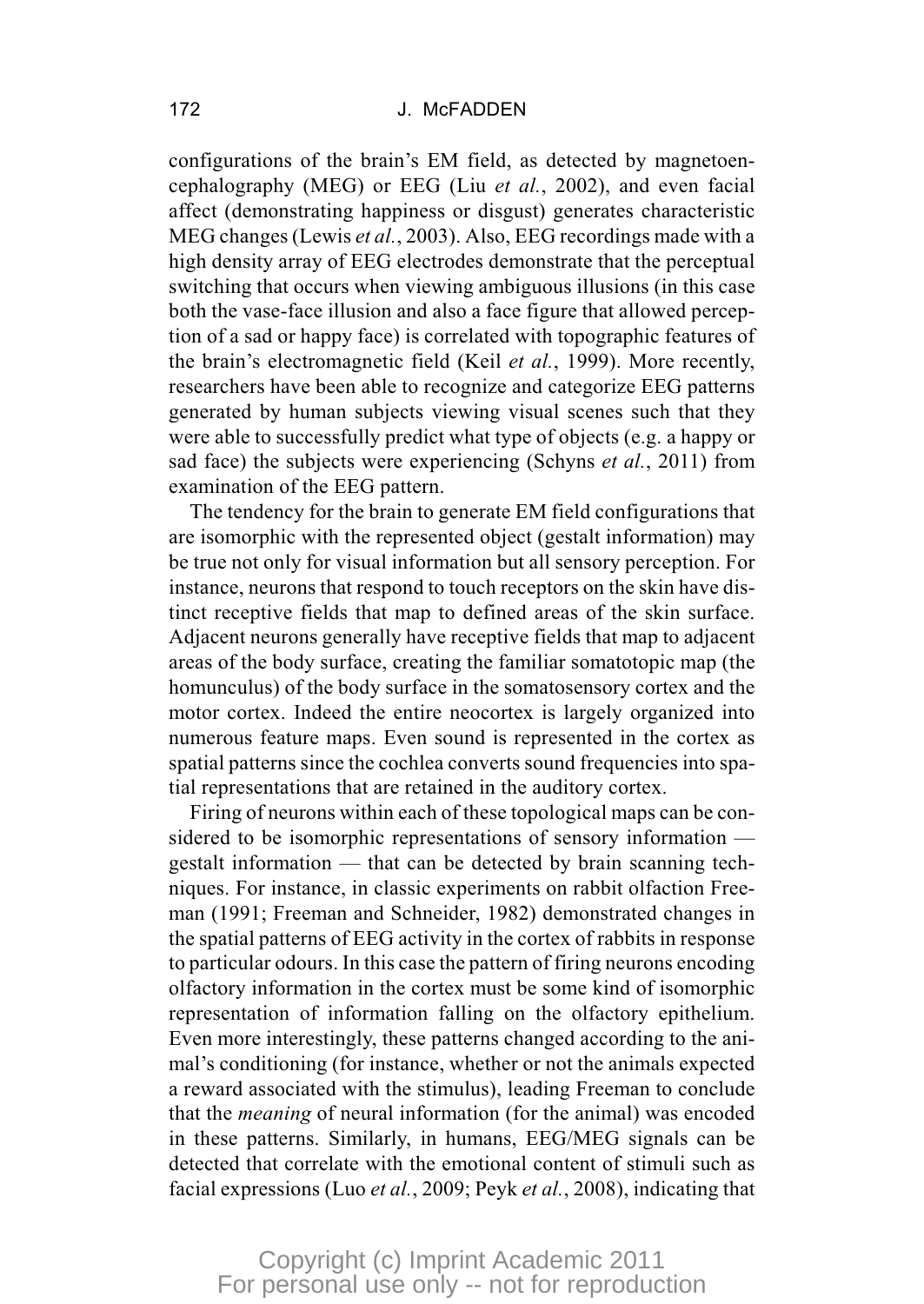the emotional 'meaning' of stimuli for humans is also encoded in the brain's EM field. Artistic experience may also be reflected in the brain's EM field. A study using functional magnetic resonance imaging (fMRI) (Janata *et al.*, 2002) of subjects listening to western tonal music demonstrated that the tonal structure of the music was maintained as a dynamic topography of active neurons in the cortex (and will thereby be reflected in the EM fields generated by those neurons). Similarly, several studies have demonstrated that motor actions can effectively be *decoded* from EEG and MEG measurements (Waldert *et al.*, 2008), demonstrating that the configuration of the underlying EM fields encode information corresponding to these actions. These and similar studies are of course the basis for efforts to design EEG and MEG-driven brain–machine interfaces (Lebedev and Nicolelis, 2006) whose premise is the ability to read the mind from spatial, power, and frequency encoded information written into the brain's endogenous EM field.

Even abstract information may be encoded by some kind of isomorphic field representation in the brain. For instance, magnetoencephalography (MEG) has been used to monitor brain activity during language processing and shown than EM field modulations are correlated with word processing (Wang *et al.*, 2000). A recent study (Pulvermuller *et al.*, 2001) has demonstrated that the earliest detectable MEG responses to word recognition (recorded about 100 ms after visual stimulation) respond to word semantics (the meaning of a word) rather than the sound or syntactic properties of the word. Gestalt information encoded by EM fields appears to accompany the 'meaning' of sensory information, in all its manifestations in the brain.

#### **Section D: Grounding Meaning in the Field-Encoded Gestalt Information in the Brain**

I now return to the problem of meaning and argue that the binding problem of meaning, outlined above, is solved if meaning is grounded in an EM field-based consciousness.

**Unity.** The problem alluded to above was the question of where an object such as the impossible triangle illustrated in Figure 1 could be represented in the brain. The answer I propose is the brain's EM field where all the information describing the triangle will be unified. Fields are always unified. That is what physicists mean by a field. Any field-based system must be described by a single unified wave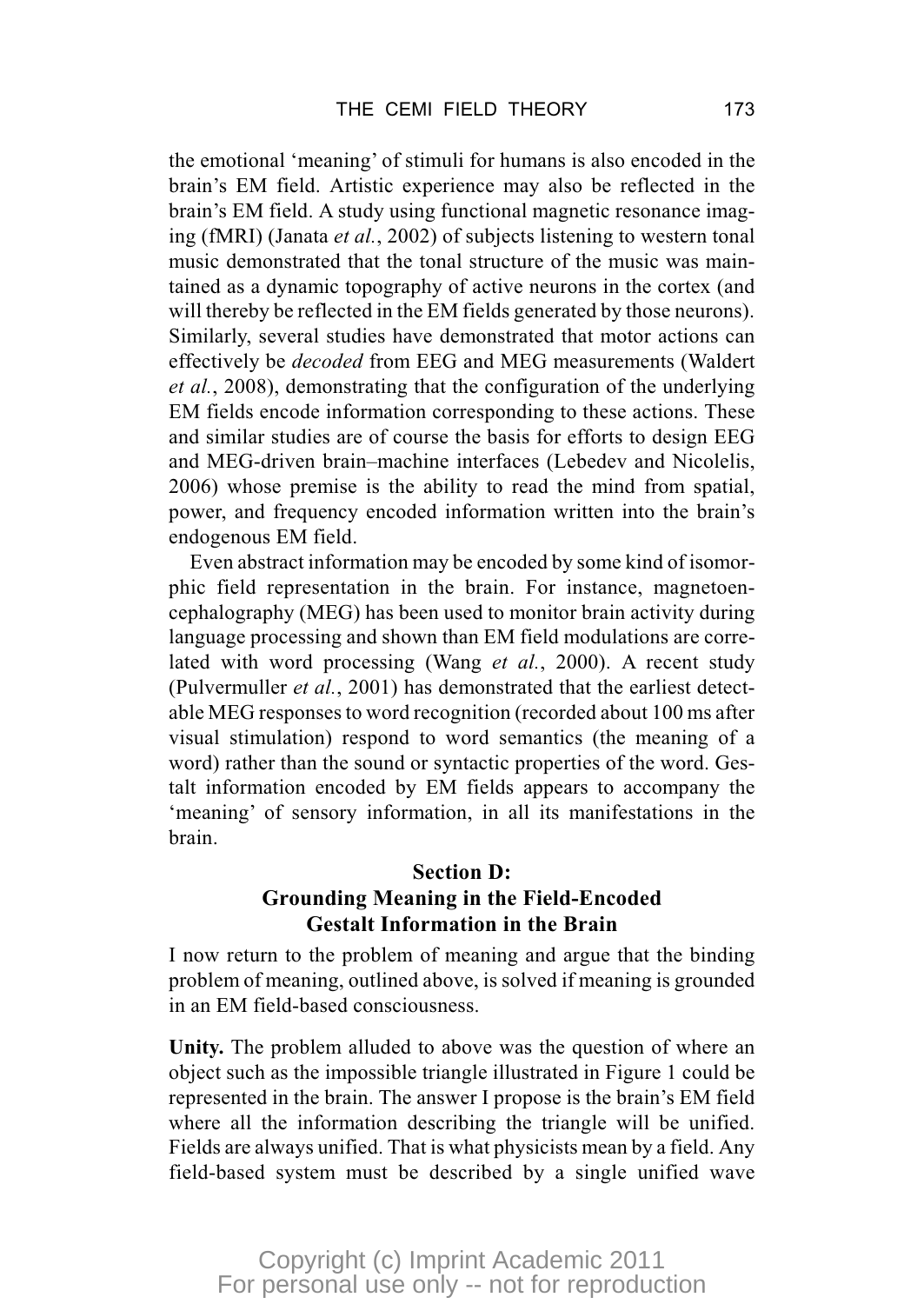equation. However, in quantum electrodynamics EM fields are considered to be a kind of sea of virtual photons that pop in and out of existence. But how big is each photon? The question makes no sense because photons have no fixed position outside of a measurement when they may be absorbed or emitted at a single point. In the absence of that measurement, photons may be considered to exist at all spatial points in the field simultaneously. Each *photon* thereby encompasses the entire volume of space in which the EM field has significant effect. Thus, if a photon is absorbed by a neuron in the brain, then the 'size'of the photon prior to its absorption by another neuron is simply the volume of space within which this phenomenon can occur. The *volume* of each photon in a field will thereby overlap with the *volume* of every other photon comprising the field and the information encoded by these photons (their frequency) will similarly overlap. Each point in the space of the field is thereby potentially receptive to the information encoded by the entire field. This fact is of course utilized in telecommunications where an antennae located at a single point may download information distributed over a vast area of space. In a very real sense, the field unifies the distributed information at the point of absorption such that a change in the firing state of any neuron in the network will be communicated to all neurons that are influenced by the brain's EM field. The field integrates and unifies the information encoded in the firing rates of all neurons to which it is causally connected.

So triangles, musical chords, words, and other whole objects will be represented in the brain by EM field perturbations that are isomorphic with the target object. This is where the meaning of these objects is grounded in consciousness. Once again I emphasize that I make no attempt here to resolve any of the deep philosophical issues associated with the relationship between percept and referent, but only to tackle what I call the *binding problem of meaning* and how it is grounded in the brain. This can be illustrated by considering the meaning of the word 'clone'. Thirty years ago the term would have been associated with terms such as 'genetically identical' or 'twin'; but since 2005 the term is invariably associated with the word 'Dolly' and the image of a sheep. My argument is that brains that now consider the word 'clone' generate EM field perturbations that are also generated by seeing or considering a sheep and are thereby isomorphic with a sheep. The gestalt information previously encoding the concept 'genetically identical' has, since 2005, become physically unified with gestalt information encoding sheep to cause the word 'clone' to acquire its sheepy meaning in human brains.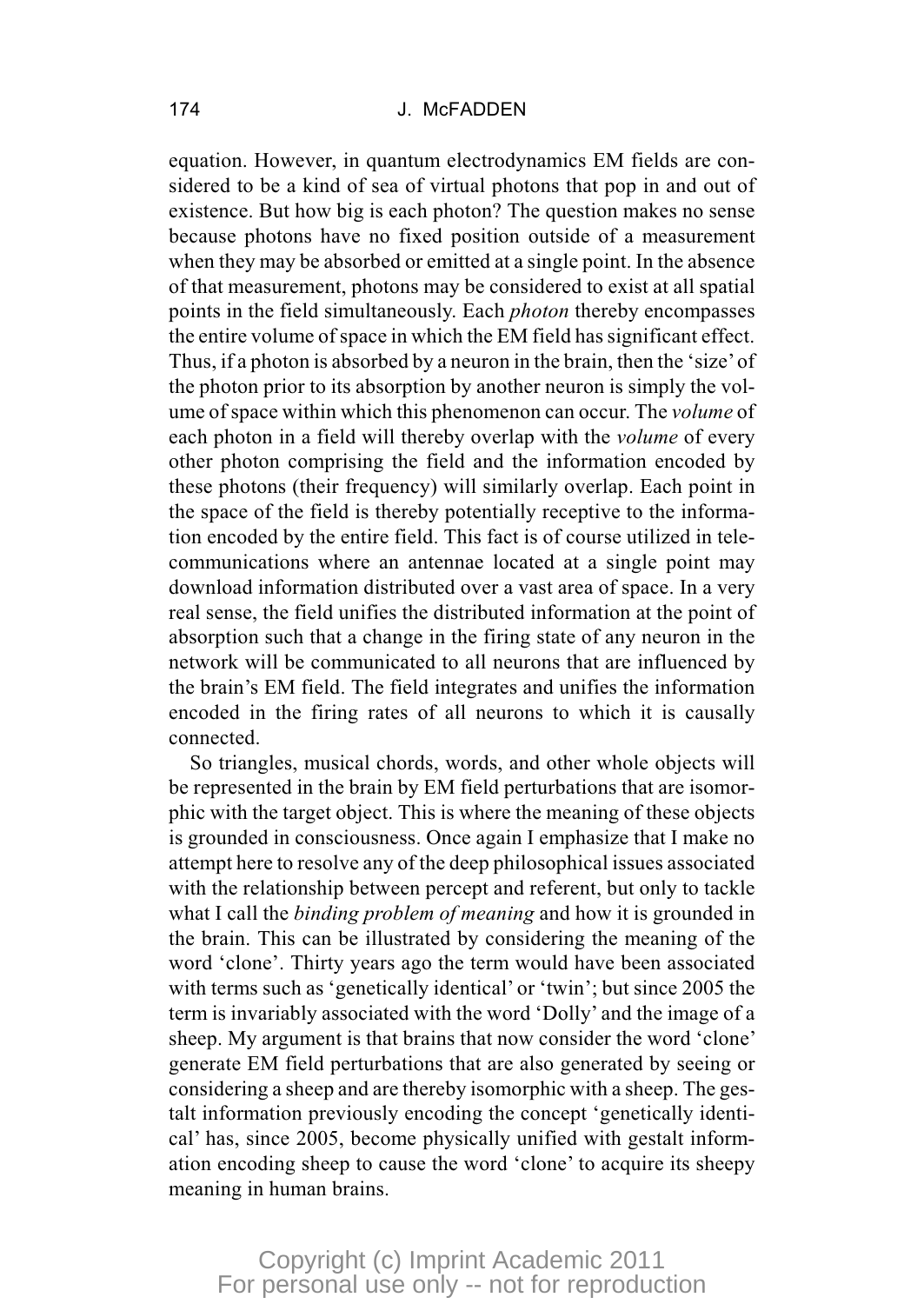**Context dependence.** Fields are always context dependent. This can easily be seen by the fact that the value of the EM field strength at any point in space is a product of all the charges in its vicinity. Also, the value of the field at any point in space may simultaneously be a component of the representation of many nested and overlapping objects by the same field. So the field configuration that represents, say, a letter may also represent aspects of other objects, such as the word in which the letter is embedded as well as colours, sounds, or indeed any percept. Remarkably, recent research demonstrates that brain EEG patterns can represent several different objects in different frequency bands (Schyns *et al.*, 2011). For instance, when subjects were shown a picture of a face, beta EEG oscillations encoded two eyes whereas theta oscillations encoded the mouth. These field oscillations cannot be entirely independent so context will always influence the experience of field-encoded objects. This is very different from a neural representation the information encoding complex objects is dissected into numerous independent *bits* encoded within the firing rates of thousands of widely separated and independently functioning neurons.

**Compression.** Although from the viewpoint of an external observer the brain's EM field may be considered to be distributed throughout its volume, if we shift our frame of reference to the photons that comprise the field (where I claim awareness is located) then the situation looks very different. Photons travel at the speed of light, and since, according to general relativity, time slows down to stop at this speed, then from a photon's resting frame (and I am aware that considering a photon to have its own frame of reference is itself problematic), it takes no time at all to travel from its point of creation to its point of annihilation: 'the "time" that a photon experiences (if a photon could ever have experiences) has to be zero!' (Penrose, 2004). The photon exists at all points in the field simultaneously — it is everywhere at once. All information in a field is therefore instantaneously available to all points of the field that are causally connected. Meaning encoded in a field may indeed be 'grasped in a flash' by the photons that comprise that field. So the impossible triangle illustrated in Figure 1, or the image of Jenifer Aniston illustrated in Figure 5, will be grasped in a flash if the seat of awareness is the brain's EM field.

I should point out that although a photon may not 'experience' time in the normal sense of the word, the field generated by the brain will be continually remodelled by neural firing so that its informational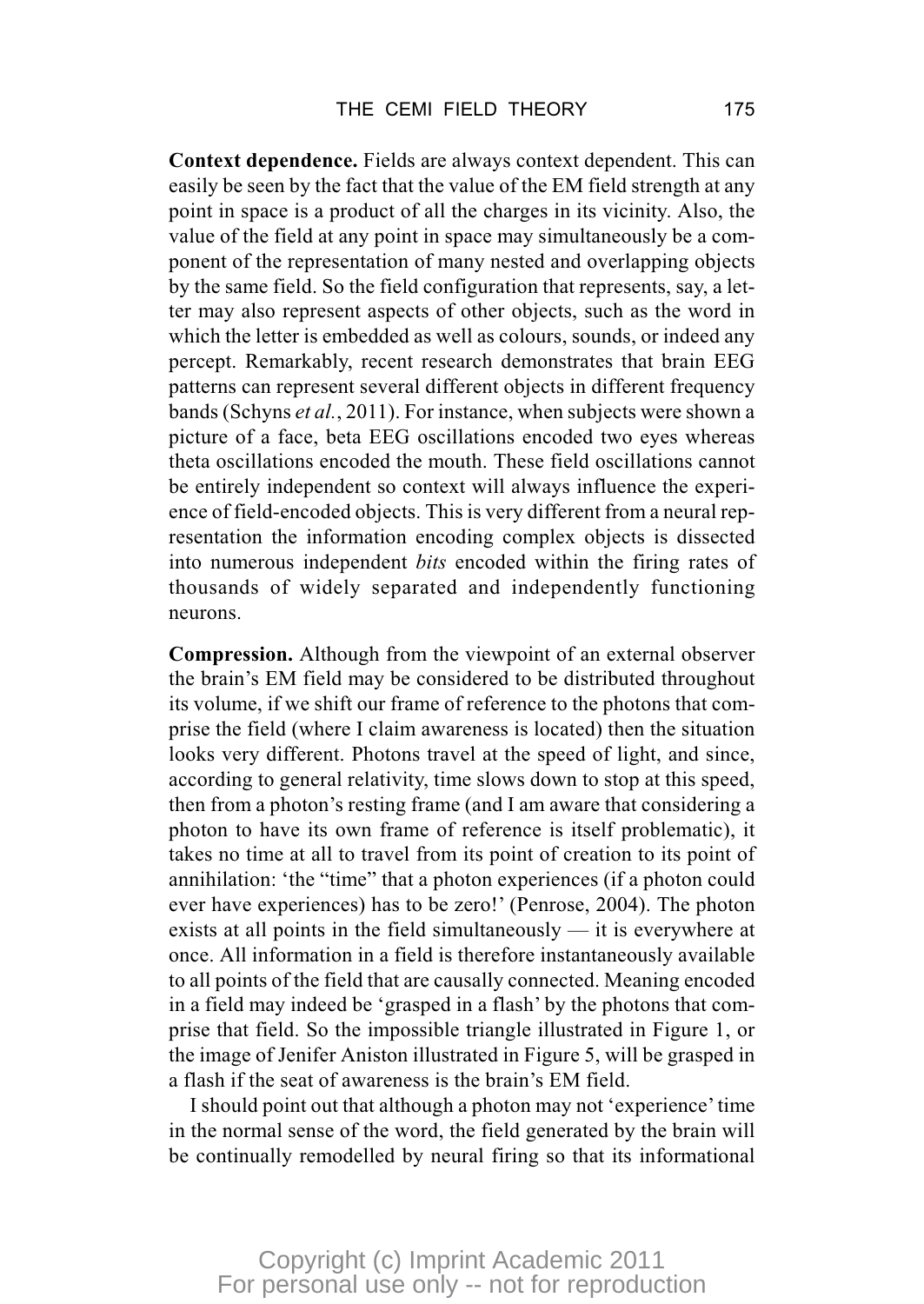content, and the information being downloaded from that field into neurons, will be constantly changing *in time*.

I should also like to emphasize that, just as in quantum electrodynamics where photons are treated as components of a coupled system of emission and absorption, so in the CEMI field theory consciousness is both a product of the neurons (photons emitted by neurons) and is *absorbed* by the neurons (through absorption of photons). Consciousness, like photons, is a strongly coupled system that does not exist independently of the emitters and absorbers in the brain.

**Emergence.** Emergence can be seen as the natural consequence of the context dependence of field encoding, as described above. Singular objects such as individual letters or musical notes can be represented by field configurations but, if the field simultaneously represents several such objects to form, for instance, words or musical chords, then the representation of the singular objects will be altered. Complex objects will thereby possess properties that cannot be predicted from a consideration of their parts.

**Interdependence.** If a field parameter is changed at one point in space then the entire field is instantaneously modified (although from an external frame the perturbation will be propagated at the speed of light). So any field-based representation of a part of an object will be dependent on the field-based representation of all other parts or indeed other objects represented by the same field.

#### **Section E: Application of the Theory to Consider Perceptual Illusions**

The theory that meaningful percepts are associated with EM fieldbased isomorphic representations in the brain could be seen to be problematic when dealing with perceptual illusions where the percept is clearly not entirely isomorphic with the actual object. Consider the familiar Necker cube which spontaneously switches between two contrasting percepts, yet the visual input is the same. How can two different percepts, which according to the theory must be represented by two different EM field configurations in the brain, both be isomorphic with the same visual data?

However, this problem disappears when we realize that the isomorphism isn't necessarily with the actual object but with an idealized perceived object (just as the sheepiness in the word 'clone' is isomorphic with an idealized sheep not an actual sheep). In the case of the Necker cube, the actual object that is the source of the visual input is a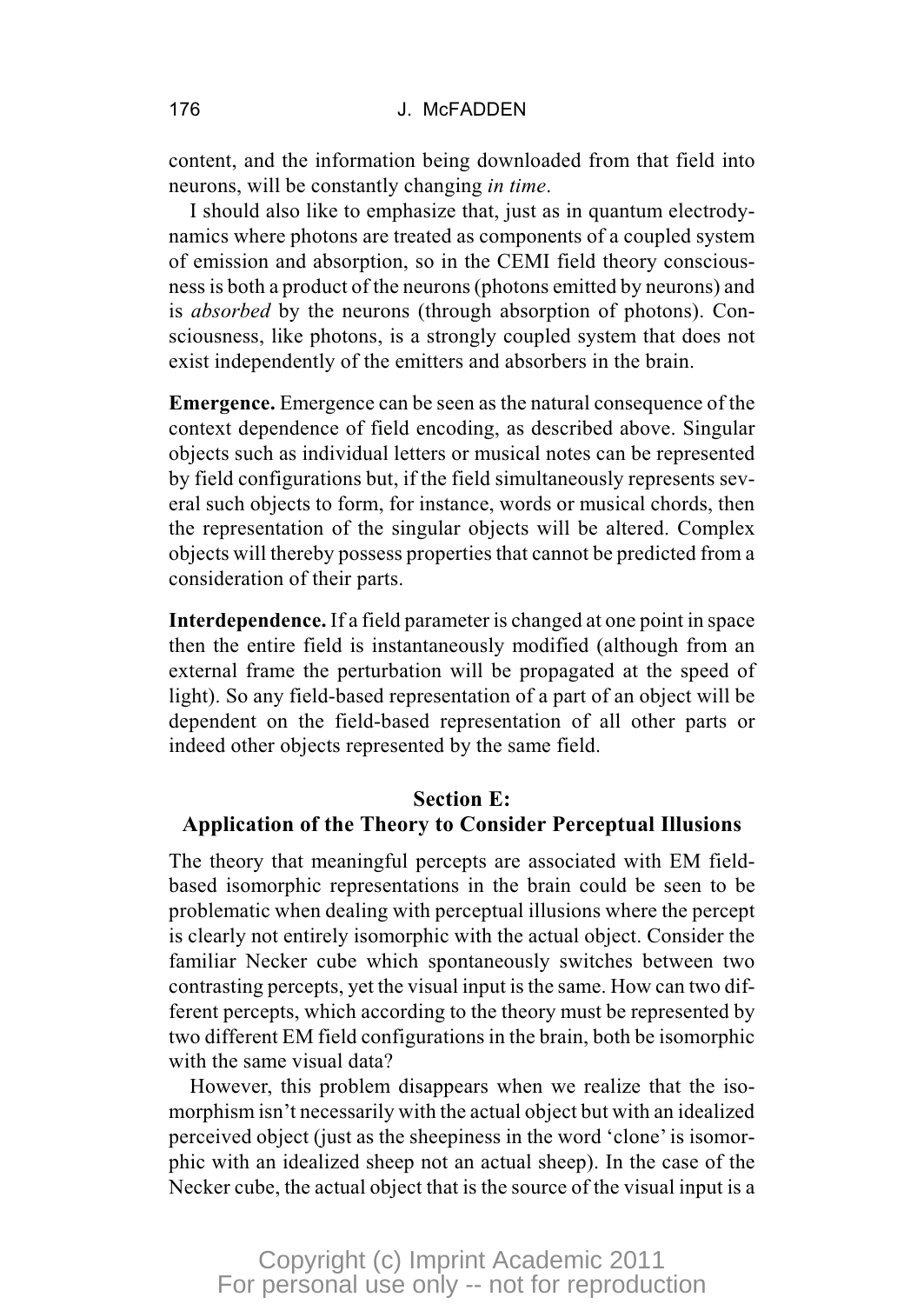collection of lines on two dimensional paper. That those lines are perceived as a cube indicates that the neural firing patterns associated with that visual input generate a particular EM field (gestalt information) that is isomorphic with a cube in the sense that it overlaps with the EM field that is generated by seeing an actual cube. Switching between percepts is also unproblematic: presumably the EM field perturbation generated by the lines on paper overlaps with the fields generated by seeing either forward or backward facing cubes. The dynamic system of the neurons is assumed to be bistable and capable of instantaneously flipping between either of the alternative states that are compatible with the visual input. The theory is also consistent with perceptual illusions, such as the Kanizsa triangle, where the percept includes features (edges and a triangle) that are not present in the visual input. In this case, the neurons processing the visual information are proposed to generate an EM field configuration that overlaps with EM field configurations generated by seeing an actual triangle, despite the fact that the edges and triangle are not present in the visual data.

Shifting awareness from the neurons to the field thereby provides a novel and illuminating perspective on the source of visual illusions. I propose that most are generated by discordance between the EM field configuration associated with the perceived object (which is isomorphic to an imagined real object) and the actual object. It is the conflict between these alternative viewpoints — the isomorphic representation in the brain and the actual visual data — that is the source of the illusion.

#### **Conclusions**

The conventional approach of western philosophy to the problem of meaning has been to claim that truth and meaning must be grounded in simple propositions whose truth is 'self-evident'. The problem for neurobiology is to discover how a physical structure in the brain can encode a truth that is 'self-evident' from the frame of reference of the encoding structure (rather than from an external frame, such as a decoding homunculus). In this paper I claim that conscious meaning is grounded in informational structures in the brain's electromagnetic field — gestalt information — that are isomorphic to the objects they represent. It is this analogue relationship, represented by some level of isomorphism between objects and their representation, which ultimately bestows information with its 'self-evident' meaning. Meaning is, however, meaningless unless it can be communicated. I therefore add that meaning must be grounded in gestalt information that can be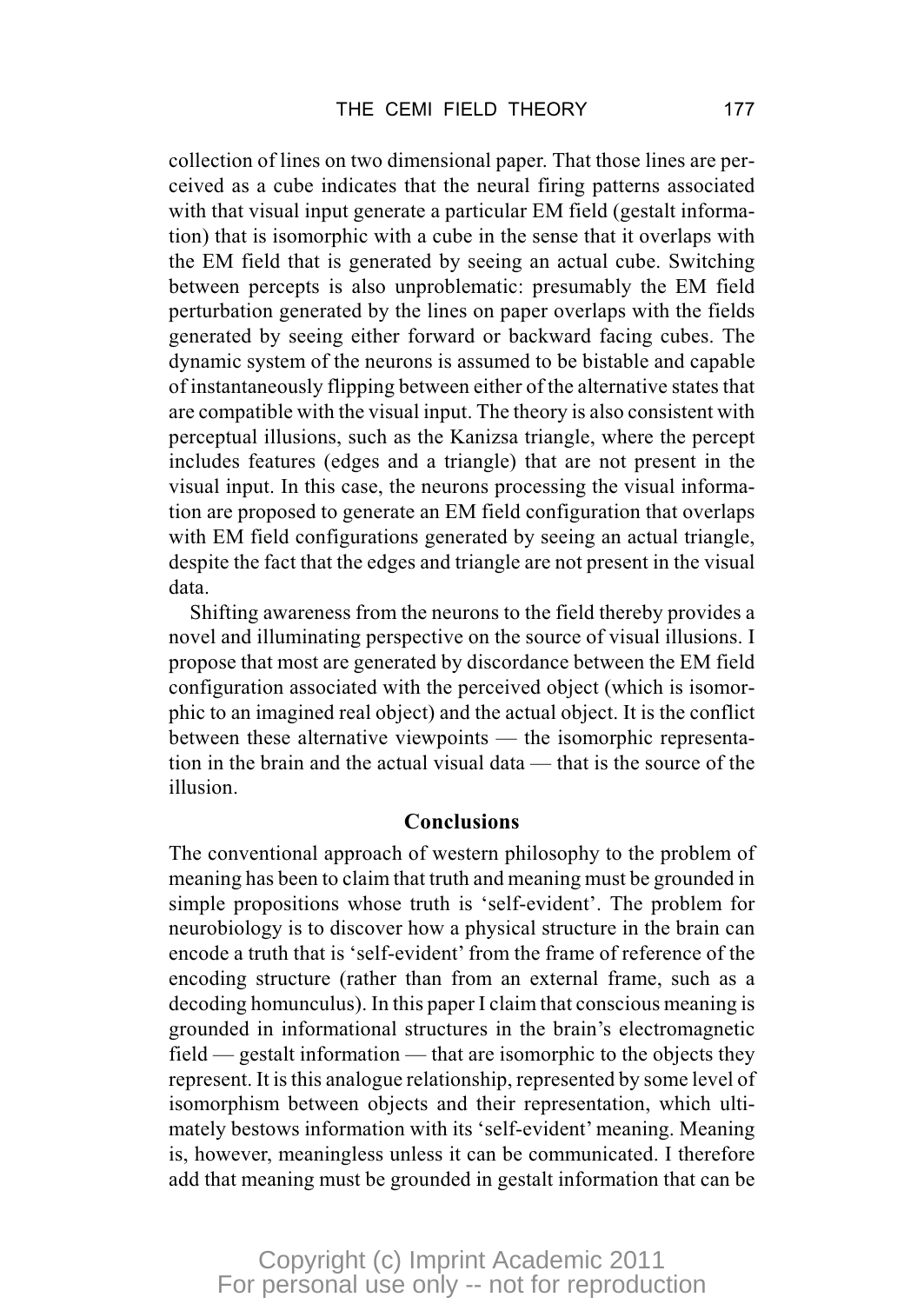communicated to a third party. The only known physical substrate capable of achieving this is the brain's EM field.

Processing information by harnessing an isomorphism between an object and its representation is the principle of analogue computing. Claude Shannon, the founder of the science of information, wrote in 1962, 'Efficient machines for such problems as pattern recognition, language and translation and so on, may require a different kind of computer than we have today. It is my feeling that this will be a computer whose natural operation is in terms of patterns, concepts and vague similarities, rather than sequential operations on ten-digit numbers' (Shannon, 1962). Similarly, John von Neumann, the inventor of the 'von Neumann architecture' that underpins all digital computers, wrote in 1963 of neural computation, 'The available evidence, though scanty and inadequate, rather tends to indicate that the human nervous system uses different principles and procedures [than digital computers]. Thus message pulse trains seem to convey meaning by certain analogue traits…' (von Neumann, 1963). Both these pioneers of the digital revolution recognized that the human mind was unlikely to operate like a conventional digital computer, but was more akin to an analogue computer.

Analogue computers were built alongside the first digital computers, with machines like the *differential analyser* developed by Vannevar Bush at MIT in the 1950s, which performed mathematical operations by converting equations into a configuration of rotating shafts and gears (an isomorphic transformation). Despite their success in efficiently performing the operations for which they were designed, they were rapidly superseded by their digital counterparts. This was primarily because, compared to digital computers, they were so hard to program. The logic of their calculations was built into their structure (as intrinsic information) so changing the program amounted to rebuilding them. For the differential analyser, this meant that each calculation needed a different arrangement of shafts and gears, obviously a much more cumbersome transformation than reprogramming a digital computer.

However, the architecture of the brain is far less rigid than a mechanical device and its structure is constantly changing under the influence of both individual experience and evolutionary pressure. It may not be easy to engineer a flexible analogue computer, but it may be possible to evolve one. I propose that our conscious mind is such a device — a flexible analogue computer evolved out of the neuronal architecture of the brain that uses the brain's EM field or CEMI field (McFadden, 2002a,b) to process gestalt information. In reality, only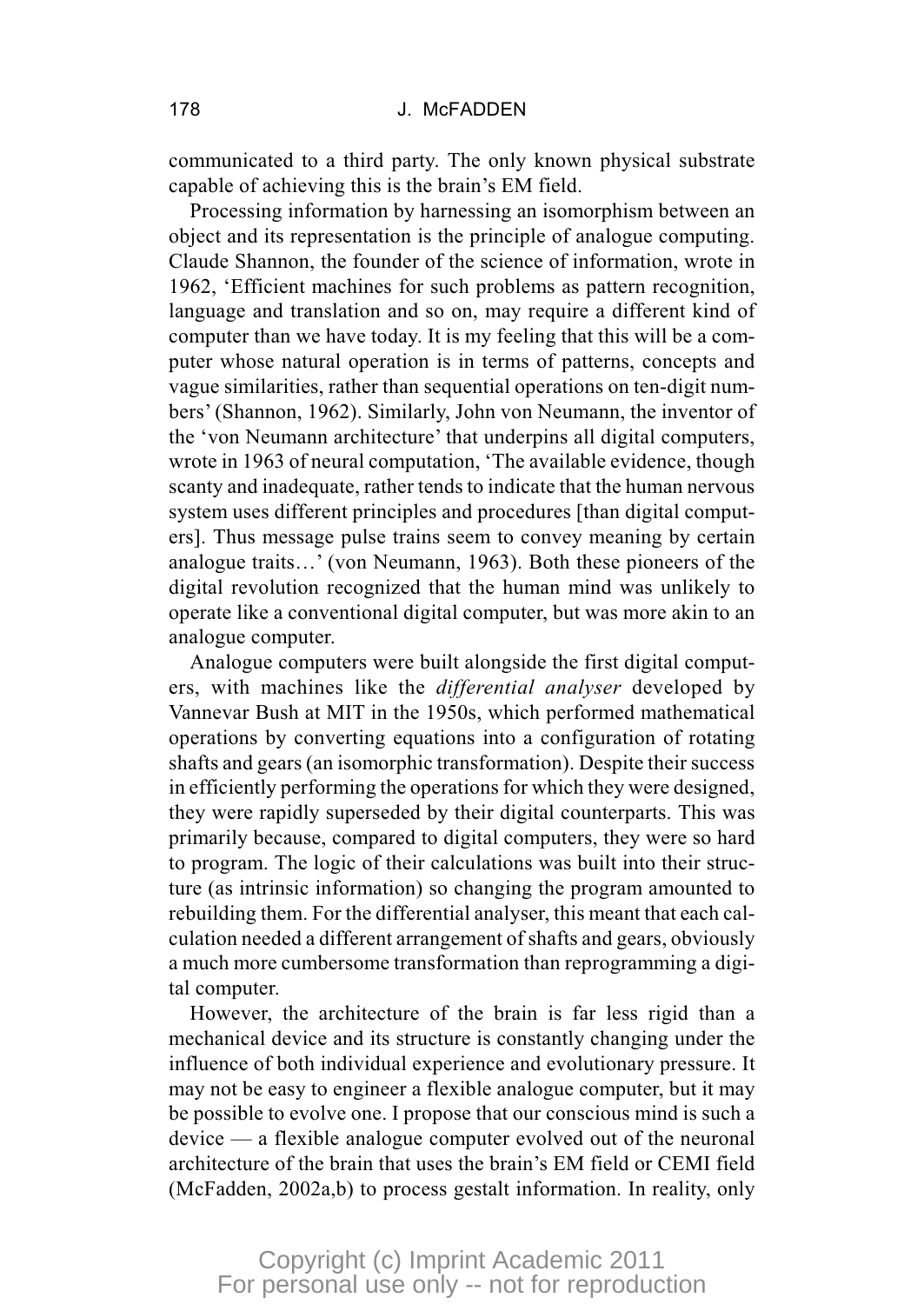remnants of the informational content of a perceived object will be captured in the brain's EM field. Yet the field integrates these aspects into a single physical system — a gestalt — whose structure is isomorphic with aspects of the original object (or at least its impression on sensory receptors) and thereby encodes its meaning.

The ability of the CEMI field to integrate distributed information effectively converts extrinsic information encoded in neurons into intrinsic information — a kind of virtual object — in the CEMI field. I propose that it is these gestalt virtual objects that are manipulated by the conscious mind, both in visual imagery (Pinker, 1980) but also in all conscious thought which requires manipulation of meaningful data, such as the use of language. And just as in the above example where the combined height of a set of objects was (analogue) computed (by a set of weighing scales) after transforming heights into weights, so the conscious mind may be capable of performing holistic analogue computational operations on objects represented as gestalt information in the brain's EM field. Indeed, MacLennan (1999) has proposed that the brain is capable of field computing (which has many of the attributes of quantum computing) that may perform some operations with greater efficiency, or with fewer resources, than can be achieved in a digital system. In a similar way, optical holograms can perform convolution, deconvolution, and Fourier transforms at the speed of light, acting on massively parallel data sets. Conversely, I suggest that it is their inability to process gestalt information holistically that accounts for the failure of digital computers to handle meaning, understanding, or common-sense knowledge.

Moreover, since isomorphic intrinsic information may, like the objects they represent, possess properties, so it is reasonable to ascribe properties to the gestalt informational objects encoded in the brain's EM field. As proposed in my earlier paper, awareness may be a property of information experienced from the frame of reference of the physical substrate encoding information. Just as magnetic and electrical forces are properties of the same system (electromagnetism) experienced from different frames, so awareness and information may be two aspects of the same system, gestalt information, experienced from an inner or outer frame of reference. Our only access to the inner frame of reference (and thereby the *experience* of gestalt information) is to experience it from the inside (since any other experience of gestalt information is from an external frame of reference). However, this experience is only observable if the gestalt information is capable of manipulating a motor system that is capable of communicating its experience, as in the CEMI field theory. Consciousness, as a scientific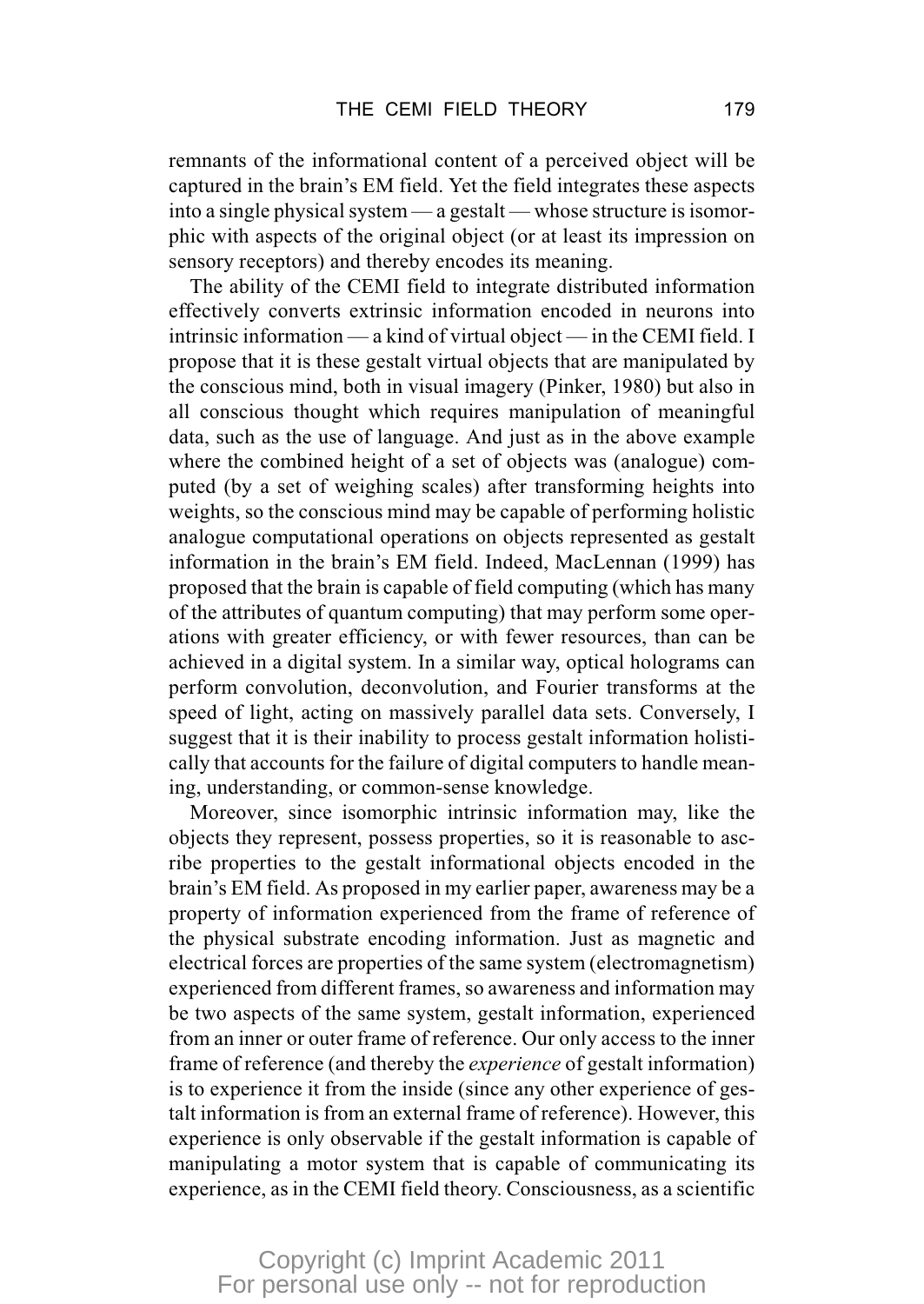concept, is thereby limited to systems that encode gestalt information and have access to a motor system: the human brain (and possibly the brain of higher animals). Panpsychism is thereby avoided and consciousness is understood as a dynamic property of gestalt information.

However, it is important to emphasize that the CEMI field theory does not propose that the whole brain is involved in this type of information processing. There is little doubt that most of what the brain does — all of the unconscious operations that are performed by the brain — is achieved through the actions of neurons, action potentials, and synaptic transmission — digital and symbolic computing. But, as argued in my earlier papers, such a system, although functional, cannot account for consciousness; and, as argued in this paper, meaning cannot be grounded or bound in such a system. The information underpinning meaning, understanding, and common-sense knowledge is holistic and gestalt in character. This gestalt information can only be encoded in a physical field: the CEMI field.

#### **References**

- Blackmore, S.J., Brelstaff, G., Nelson, K. & Troøcianko, T. (1995) Is the richness of our visual world an illusion? Transsaccadic memory for complex scenes, *Perception*, **24** (9), pp. 1075–1081.
- Chalmers, D.J. (1995) Facing up to the problem of consciousness, *Journal of Consciousness Studies*, **2** (3), pp. 200–219.
- Crick, F. (1994) *The Astonishing Hypothesis*, London: Simon and Schuster.
- Dennett, D.C. (1991) *Consciousness Explained*, Boston, MA: Little-Brown.
- Dreyfus, H. (1992) *What Computer Still Can't Do: A Critique of Artificial Reason*, Cambridge, MA: MIT Press.
- Feigl, H. (1967) *The 'Mental'and the 'Physical'*, Minneapolis, MN: University of Minnesota Press.
- Freeman, W.J. (1991) The physiology of perception, *Scientific American*, February, pp. 78–85.
- Freeman, W.J. & Schneider, W. (1982) Changes in spatial patterns of rabbit olfactory EEG with conditioning to odors, *Psychophysiology*, **19** (1), pp. 44–56.
- Grech, R., Cassar, T., Muscat, J., Camilleri, K.P., Fabri, S.G., Zervakis, M., Xanthopoulos, P., Sakkalis, V. & Vanrumste, B. (2008) Review on solving the inverse problem in EEG source analysis, *Journal of Neuroengineering and Rehabilitation*, **5**, p. 25.
- Hadamard, J. (1945) *Essay on the Psychology of Invention in the Mathematical Field*, New York: Dover Publications.
- Hardcastle, V.G. (1994) Psychology's binding problem and possible neurobiological solutions, *Journal of Consciousness Studies*, **1** (1), pp. 66–90.
- Janata, P., Birk, J.L., Van Horn, J.D., Leman, M., Tillmann, B. & Bharucha, J.J. (2002) The cortical topography of tonal structures underlying western music, *Science*, **298** (5601), pp. 2167–2170.
- Kebeck, G. & May, M. (1991) Invariance in relation to transformations: A comparison of space perception and imagined space, *Zeitschrift fur Experimentelle und Angewandte Psychologie*, **38** (2), pp. 226–247.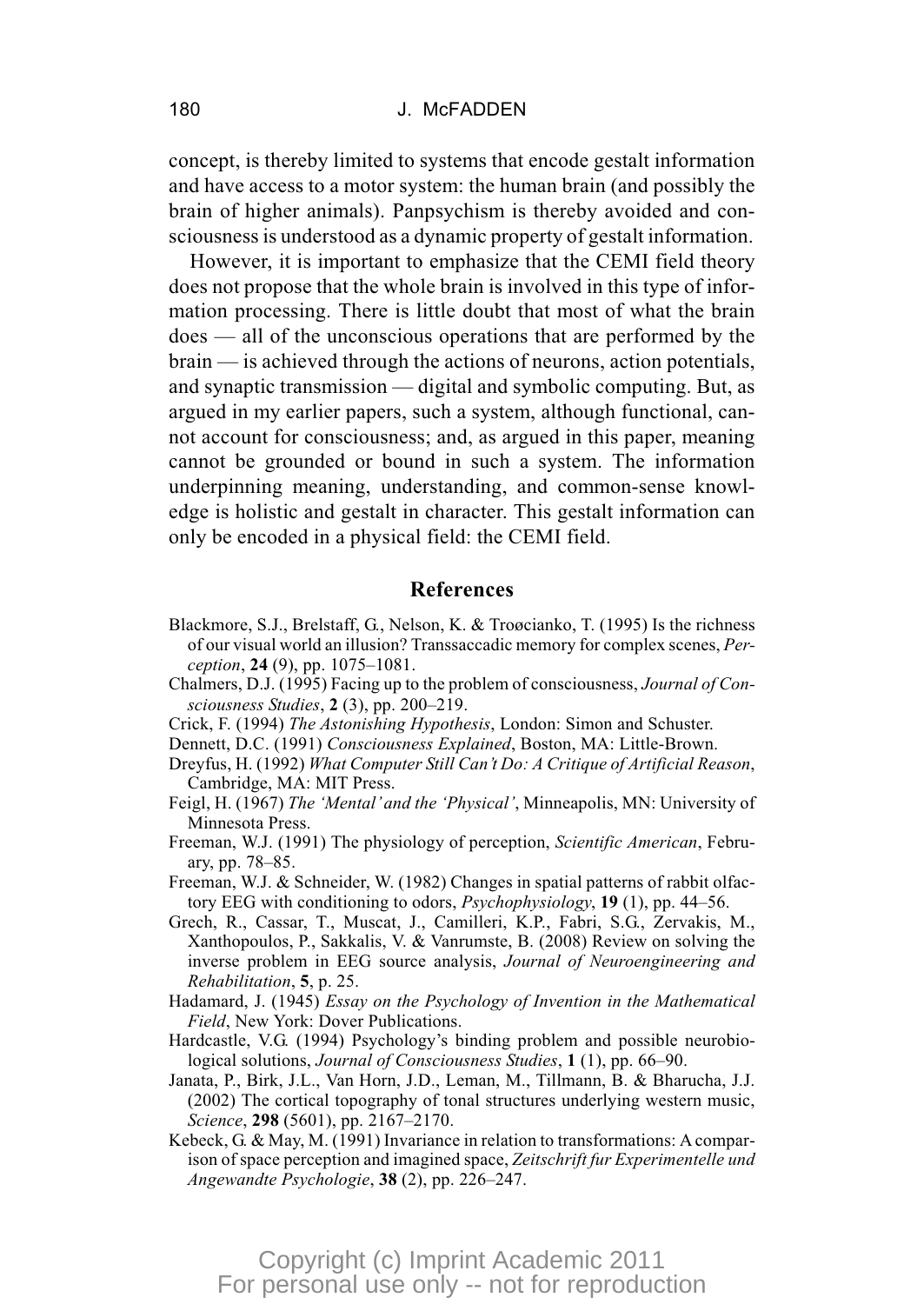- Keil, A., Muller, M.M., Ray, W.J., Gruber, T. & Elbert, T. (1999) Human gamma band activity and perception of a gestalt, *Journal of Neuroscience*, **19** (16), pp. 7152–7161.
- Kenet, T., Bibitchkov, D., Tsodyks, M., Grinvald, A. & Arieli, A. (2003) Spontaneously emerging cortical representations of visual attributes, *Nature*, **425** (6961), pp. 954–956.
- Kohler, W. (1947) *Gestalt Psychology*, New York: Liveright.
- Lebedev, M.A. & Nicolelis, M.A. (2006) Brain–machine interfaces: Past, present and future, *Trends in Neurosciences*, **29** (9), pp. 536–546.
- Lehar, S. (2003) *The World in Your Head: A Gestalt View of the Mechanism of Conscious Experience*, Mahwah, NJ: Lawrence Erlbaum Associates.
- Lewis, S., Thoma, R.J., Lanoue, M.D., Miller, G.A., Heller, W., Edgar, C. *et al.* (2003) Visual processing of facial affect, *Neuroreport*, **14** (14), pp. 1841–1845.
- Liu, J., Harris, A. & Kanwisher, N. (2002) Stages of processing in face perception: An MEG study, *Nture Neuroscience*, **5** (9), pp. 910–916.
- Luo, Q., Mitchell, D., Cheng, X., Mondillo, K., Mccaffrey, D., Holroyd, T., Carver, F., Coppola, R. & Blair, J. (2009) Visual awareness, emotion, and gamma band synchronization, *Cerebral Cortex*, **19** (8), pp. 1896–1904.
- MacLennan, B.J. (1999) Field computation in natural and artificial intelligence, *Information Sciences*, **119**, pp. 73–89.
- McFadden, J. (2002a) Synchronous firing and its influence on the brain's electromagnetic field: Evidence for an electromagnetic theory of consciousness, *Journal of Consciousness Studies*, **9** (4), pp. 23–50.
- McFadden, J. (2002b) The Conscious Electromagnetic Information (Cemi) field theory: The hard problem made easy?, *Journal of Consciousness Studies*, **9** (8), pp. 45–60.
- McFadden, J. (2006) The CEMI field theory: Seven clues to the nature of consciousness, in Tuszynski, J. (ed.) *The Emerging Physics of Consciousness*, pp. 387–406, New York: Springer.
- McFadden, J. (2013) The CEMI field theory: Closing the loop, *Journal of Consciousness Studies*, **20** (1–2), pp. 153–168.
- Minsky, M. (2003) Interview with *Wired Magazine*, [Online], http://www.wired. com/wired/archive/11.08/view.html?pg=3
- Oettinger, A. (1968) Language and information, *American Documentation*, **19** (3), p. 298.
- Palmer, S.E. (1978) Fundamental aspects of cognitive representation, in Rosch, E. & Lloyd, B. (eds.) *Cognition and Categorisation*, Mahwah, NJ: Lawrence Erlbaum Associates.
- Penrose, R. (2004) *The Road to Reality: A Complete Guide to the Laws of the Universe*, London: Jonathan Cape.
- Peyk, P., Schupp, H.T., Elbert, T. & Junghofer, M. (2008) Emotion processing in the visual brain: A MEG analysis, *Brain Topography*, **20** (4), pp. 205–215.
- Pinker, S. (1980) Mental imagery and the third dimension, *Journal of Experimental Psychology: General*, **109** (3), pp. 354–371.
- Place, U.T. (1956) Is consciousness a brain process?, *British Journal of Psychology*, **47** (1), pp. 44–50.
- Pulvermuller, F., Assadollahi, R. & Elbert, T. (2001) Neuromagnetic evidence for early semantic accessin word recognition, *European Journal of Neuroscience*, **13** (1), pp. 201–205.
- Quiroga, R.Q., Reddy, L., Kreiman, G., Koch, C. & Fried, I. (2005) Invariant visual representation by single neurons in the human brain, *Nature*, **435** (7045), pp. 1102–1107.